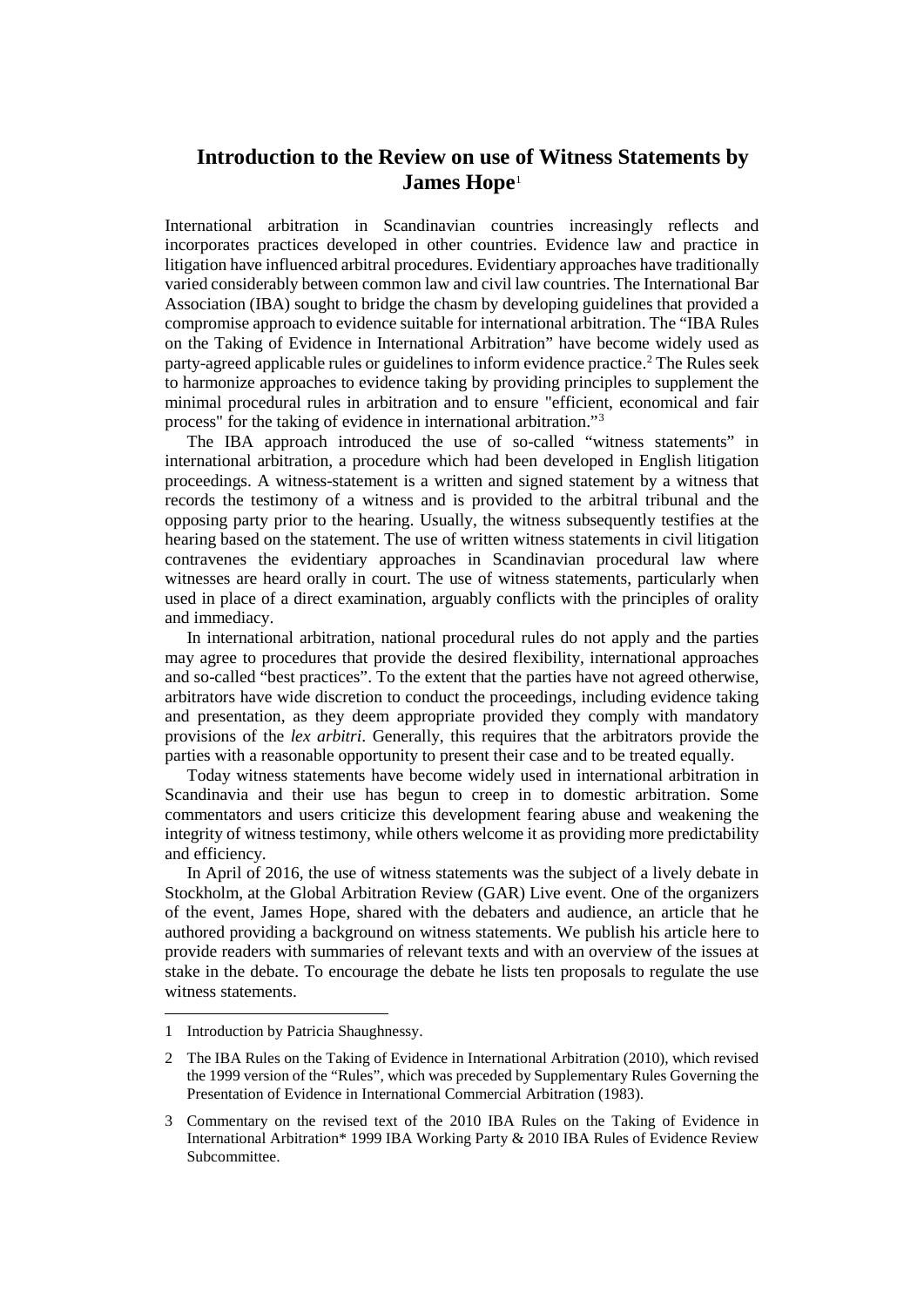# **Witness Statements in International Arbitration – the Cost of "Gilding the Lily"**

# James Hope

## **1 Introduction**

The witness statement is a standard feature of modern international arbitration. In fact, we take it for granted.

We take it for granted that witness statements are drafted largely by counsel, that they end up being long and complex documents, that they stand in place of the witness's direct oral testimony – and that they cost a large amount of money to prepare.

But it was not always like this. In fact, written witness statements are a comparatively new invention, even in England where they were first adopted. In the early 1980s, the general rule was that witnesses before the English courts gave oral direct testimony at trial. It was only in the 1980s that written witness statements were adopted for use in certain parts of the High Court in England, and only in the mid-1990s that witness statements became generally used in the English courts.

The aim was to encourage efficiency and save costs. However, since the 1990s, there have been periodic criticisms in England about the way in which practitioners draft witness statements. All too often, witness statements include far more than the witness's actual evidence, they are far removed from the witness's own words, and above all, they have become too expensive.

Yet in the world of international arbitration, the practice of long, expensive witness statements remains accepted, almost without challenge.<sup>[4](#page-1-0)</sup> Is it not time to take a closer look at the witness statement?

## **2 The Current Practice in International Arbitration**

Witness statements are optional under the IBA Rules on the Taking of Evidence in International Arbitration 2010 (the "IBA Rules").

Article 4(4) provides:

l

<span id="page-1-0"></span><sup>4</sup> There is considerable discussion and criticism of witness statements in some domestic arbitration – for example, in Sweden. There is much to say in that context by reference to Swedish civil procedural law, but that is beyond the scope of this article.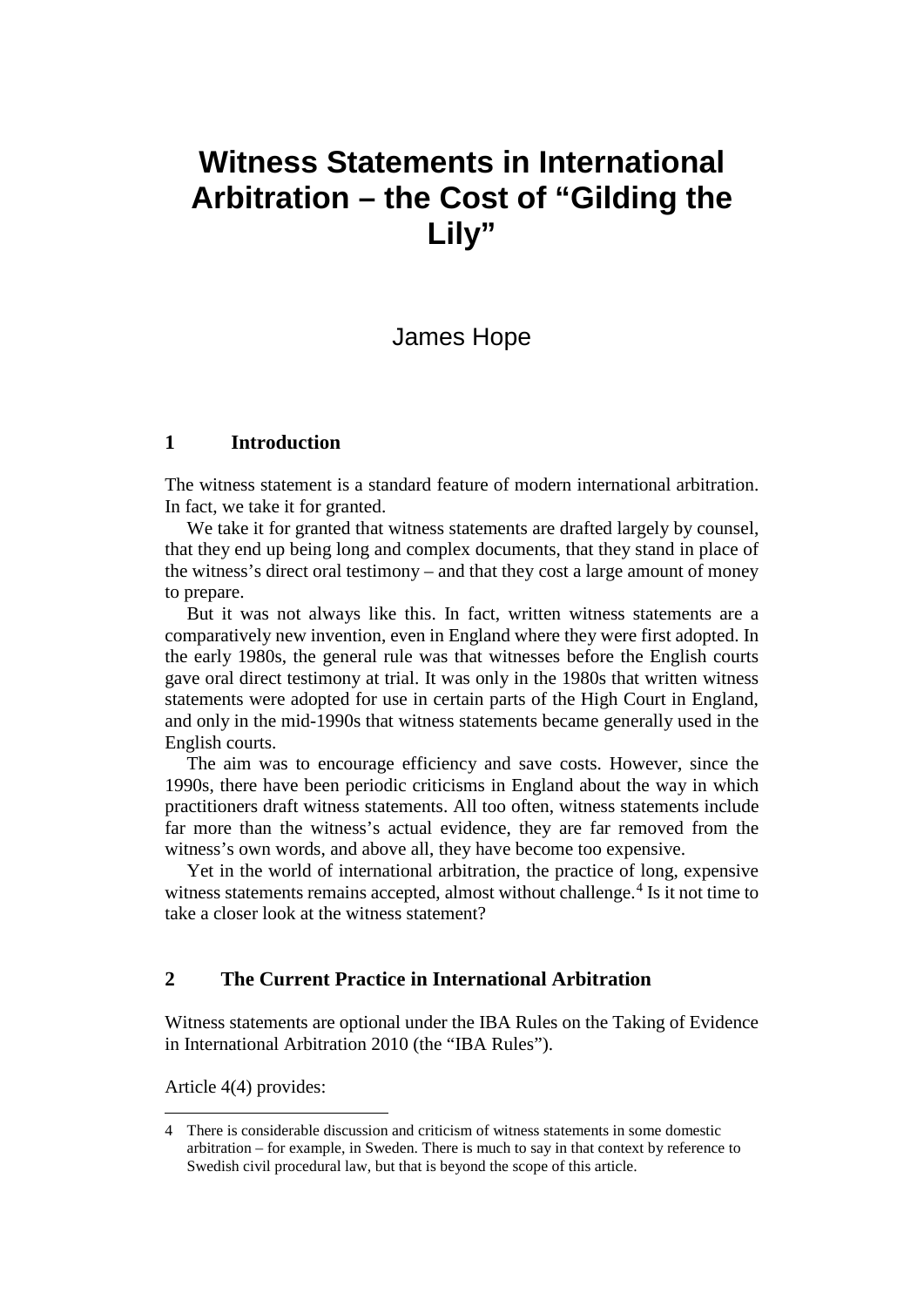*"The Arbitral Tribunal may order each Party to submit within a specified time to the Arbitral Tribunal and to the other Parties Witness Statements[5](#page-2-0) by each witness on whose testimony it intends to rely …".* (Emphasis added)

When it comes to the main hearing, Article 8(4) provides:

*"… If the witness has submitted a Witness Statement or an Expert Report, the witness shall confirm it. The Parties may agree or the Arbitral Tribunal may order that the Witness Statement or Expert Report shall serve as that witness's direct testimony".* (Emphasis added)

As the text of these articles shows, the IBA Rules do not require that written witness statements should be submitted, or that they should take the place of direct testimony at the hearing. However, the working group's commentary reveals a clear preference for written witness statements to be used:<sup>[6](#page-2-1)</sup>

*"Pursuant to the IBA Rules of Evidence, the arbitral tribunal may order the parties to submit to the arbitral tribunal and the other parties a written "witness statement" (see Article 4.4). The arbitral tribunal, in consultation with the parties, should determine whether or not to require such witness statements, depending on the circumstances of each case.* 

*If witness statements are used, the evidence that a witness plans to give orally at the hearing is known in advance. The other party can thereby better prepare its own examination of the witness and select the issues and witnesses it will present. The tribunal is also in a better position to appreciate the testimony and put its own questions to these witnesses. Witness statements may in this way contribute to a shortening of the length of oral hearings. For instance, they may be considered as the "evidence in chief" ("direct evidence"), so that extensive explanation by the witness becomes superfluous and examination by the other party can start almost immediately."*

The working group also writes as follows at page 24 of its commentary:

"*Where witnesses and experts have provided written witness statements or expert reports, they are first confirmed at the beginning of the testimony. The third sentence of Article 8.4 states the rule applied in many arbitrations where witness statements are used, that such statements may serve in lieu of the witness's direct testimony. Having the witness statement stand entirely in lieu of direct testimony provides an incentive for witness statements to be comprehensive.* 

*Nothing in the IBA Rules of Evidence, however, prevents an arbitral tribunal from hearing witnesses in another manner, such as the traditional method in certain civil law countries where witnesses are initially questioned by the arbitral tribunal, followed by questioning by the parties. This is a technique which presupposes a thorough knowledge of the case and a full study of the law by the arbitral tribunal.*"

 $\overline{\phantom{a}}$ 

<span id="page-2-0"></span><sup>5</sup> "Witness Statement" is defined as "*a written statement of testimony by a witness of fact*" (see Preamble, under "Definitions").

<span id="page-2-1"></span><sup>6</sup> Commentary on the revised text of the 2010 IBA Rules on the Taking of Evidence in International Arbitration, page 16 (see ["www.ibanet.org/Publications/publications\\_IBA\\_](http://)  guides and free materials.aspx".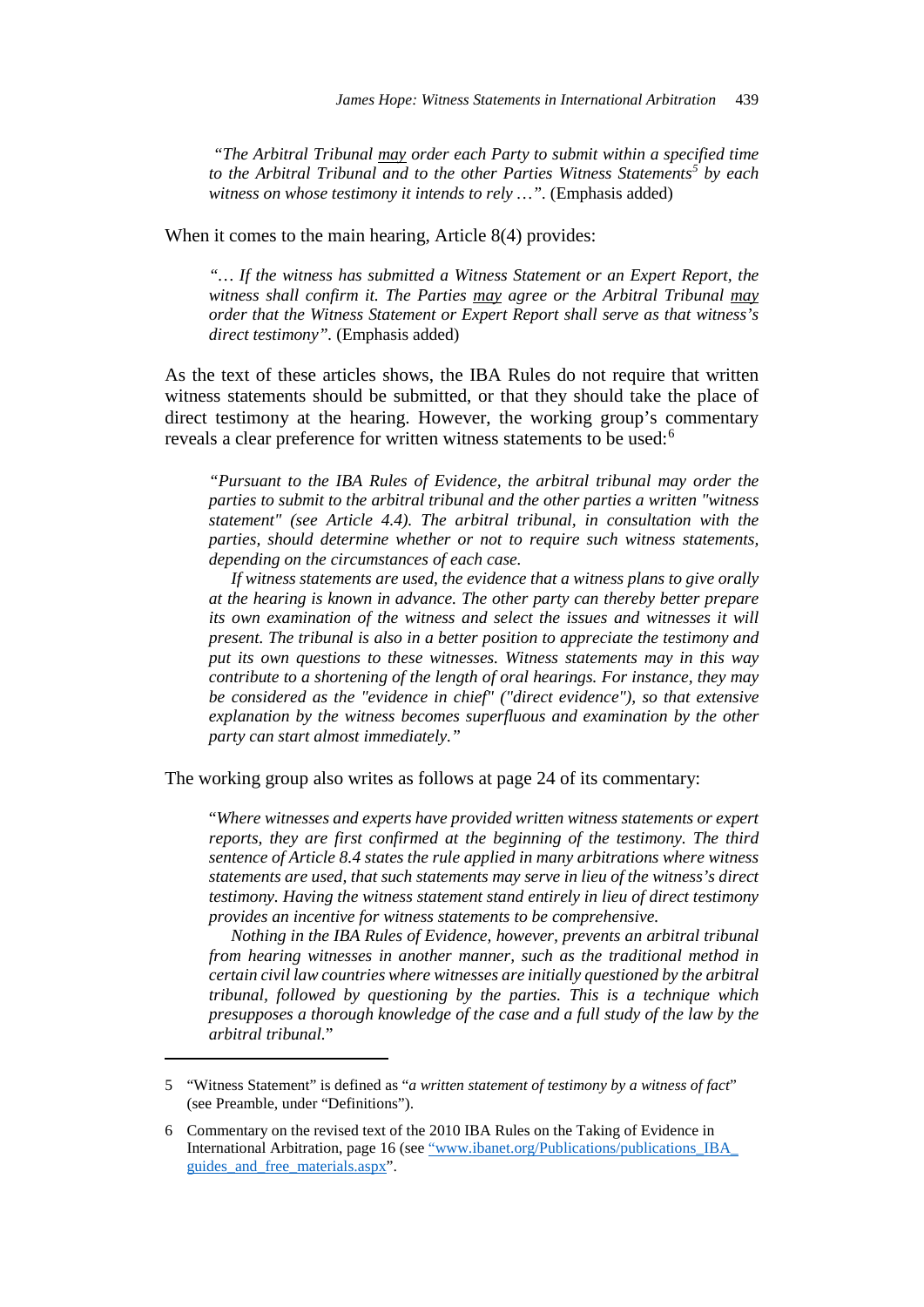In fact, the use of witness statements is standard practice in international arbitrations taking place in England, and indeed throughout the world. Russell on Arbitration ( $23<sup>rd</sup>$  edition, 2007, section 5-142) states simply that, if witnesses are used, "*it is usual for such evidence to be given in the form of written witness statements which are exchanged prior to the hearing of the arbitration*".

Since the use of witness statements is also standard practice in the English courts, we tend to take them for granted in England. However, a review of the history reveals that a very different practice existed in the English courts as recently as the early 1980s.

## **3 The Introduction of Witness Statements in the English High Court**

The basic rule under the old Rules of the Supreme Court was that witnesses were required to give evidence orally at trial. Order 38, rule 1 provided:

#### "*General rule: witnesses to be examined orally (O.38, r.1)*

*1. Subject to the provisions of these rules and of the Civil Evidence Act 1968 and the Civil Evidence Act 1972, and any other enactment relating to evidence, any fact required to be proved at the trial of any action begun by writ by the evidence of witnesses shall be proved by the examination of the witnesses orally and in open court.*"

It should be noted that this rule was subject to quite a number of exceptions. In particular, it only applied to actions commenced by writ, and thus it did not apply to originating summons procedure, nor did it apply in the context of interlocutory applications. Nevertheless, it was an important rule.

However, witness statements had been used in some arbitrations in England before the 1980s, and in about 1981 they began to be used by consent in official referees' business (the precursor to the Technology and Construction Court).

In 1986, provision for written witness statements was introduced into certain parts of the High Court, pursuant to Order 38, rule 2A<sup>[7](#page-3-0)</sup>. This rule provided:

#### "*Exchange of witnesses' statements (O.38, r.2A)*

*2A.—(1) This rule applies to any cause or matter which is proceedings in the Chancery Division, the Commercial Court, the Admiralty Court or as official referees' business, and in this rule "the Court" includes an official referee.*

*(2) At any stage in any cause or matter to which this rule applies, the Court may, if it thinks fit for the purpose of disposing fairly and expeditiously of the cause or matter and saving costs, direct any party to serve on the other parties, on such terms as the Court shall think just, written witness statements of the oral evidence which the party intends to lead on any issues of fact to be decided at the trial. (3) Directions given under paragraph (2) may—*

*(a) make different provision with regard to different issues of fact or different witnesses,*

*(b) require any witness statement served to be signed by the intended witness, (c) require that statements be filed with the Court.*

l

<span id="page-3-0"></span><sup>7</sup> Added by R.S.C. (Amendment No. 2) 1986 (S.I. 1986 No. 1187).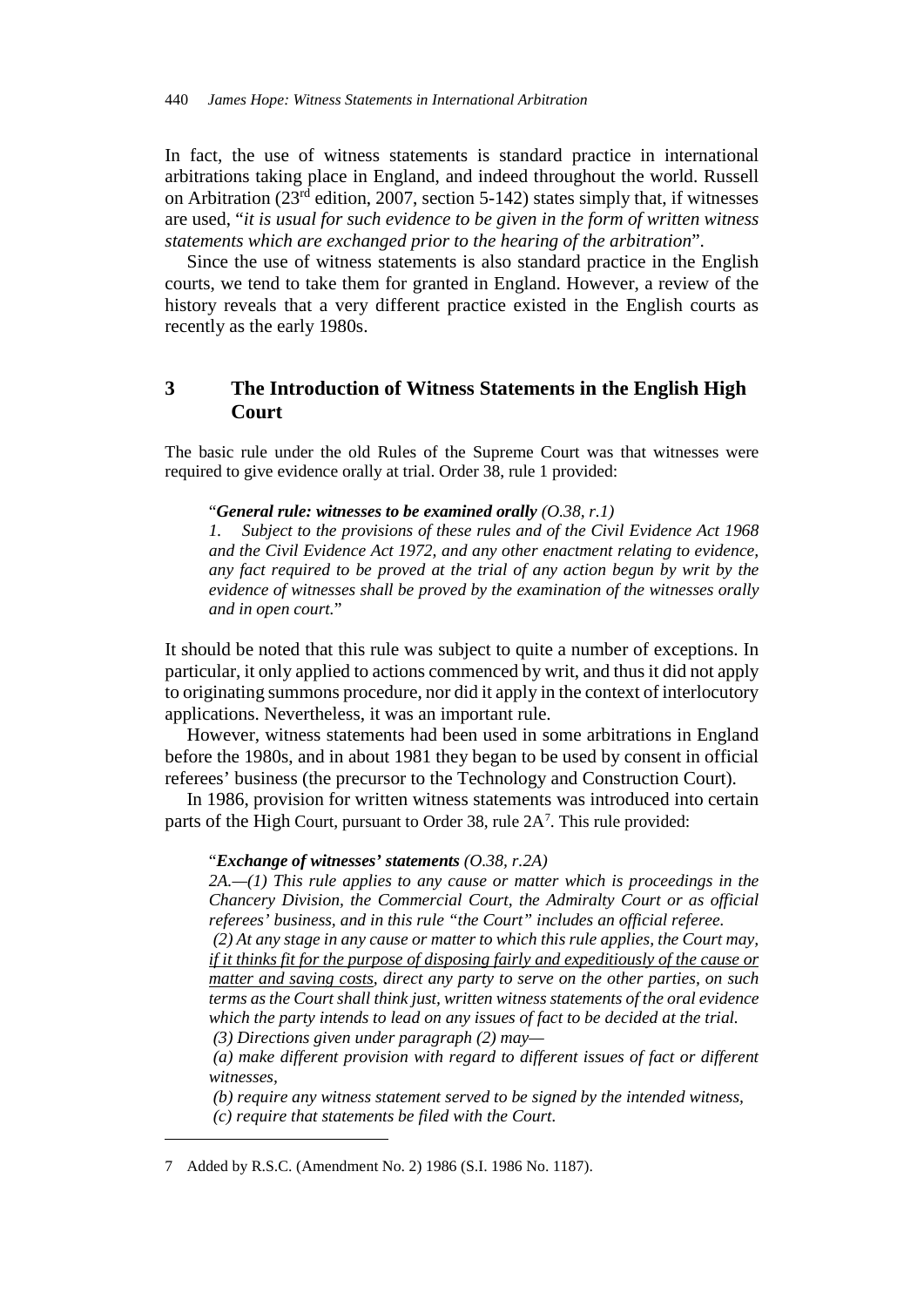*(4) Subject to paragraph (6), where the party serving a statement under paragraph 2 does not call the witness to whose evidence it relates no other party may put the statement in evidence at the trial.*

*(5) Subject to paragraph (6) and unless the Court otherwise orders, where the party serving the statement does call such a witness at the trial—*

*(a) the party may not without the consent of the other parties or the leave of the Court lead evidence from that witness the substance of which is not included in the statement served, except in relation to new matters which have arisen in the court of the trial;*

*(b) the Court may, on such terms as it thinks fit, direct that the statement served, or part of it, shall stand as the evidence in chief of the witness or part of such evidence;*

*(c) whether or not the statement or any part of it is referred to during the evidence in chief of the witness, any party may put the statement or any part of it in cross-examination of that witness.*

*…*" (Emphasis added)

Later, in 1988, this rule was extended to the general courts of the Queen's Bench Division of the High Court, and further amendments and extensions were made in 1992. By a practice direction issued in January 1995, it was further provided that, in the absence of any order to the contrary, "*every witness statement shall stand as the evidence in chief of the witness concerned*".

## **4 Witness Statements as a Form of Pre-trial Discovery**

RSC Order 38, rule 2A was revolutionary at the time. It was described in the notes to the "White Book" ("The Supreme Court Practice"), note 38/2A/2, as constituting "*an outstanding and far-reaching change in the machinery of civil justice*":

"*It extends the bounds of pre-trial discovery to the area of the evidence of facts, and it does so not by way of taking the depositions of the witnesses by their oral examination as in America, nor by way of "examination for discovery" by the oral examination of the parties as in Canada, but by way of the direct written statement of the witnesses of their evidence of the facts which they can prove of their own knowledge [ref.]. It embodies a fundamental innovation in the law and practice relating to the identity of the intended trial witnesses of the parties and relating to the confidentiality of their statements or "proofs" of evidence. It provides a radical alteration to the manner of elucidating the evidence in chief of witnesses at the trial by their oral examination in open court, as provded [sic] by r.1* supra*. It removes some of the defective factors and the more confrontational aspects of the adversary system of civil procedure. Above all it greatly improves the pre-trial process by providing the machinery for enabling all the parties to know before the trial precisely what facts are intended to be proved at the trial, and by whom, and thereby it reduces delay, costs and the opportunity for procedural technicalities and obstruction towards the trial.*"

It is rare today to see written witness statements described as a form of pre-trial discovery. When viewed in that light, then their universal use in international arbitration is suddenly open to question, at least in the context of international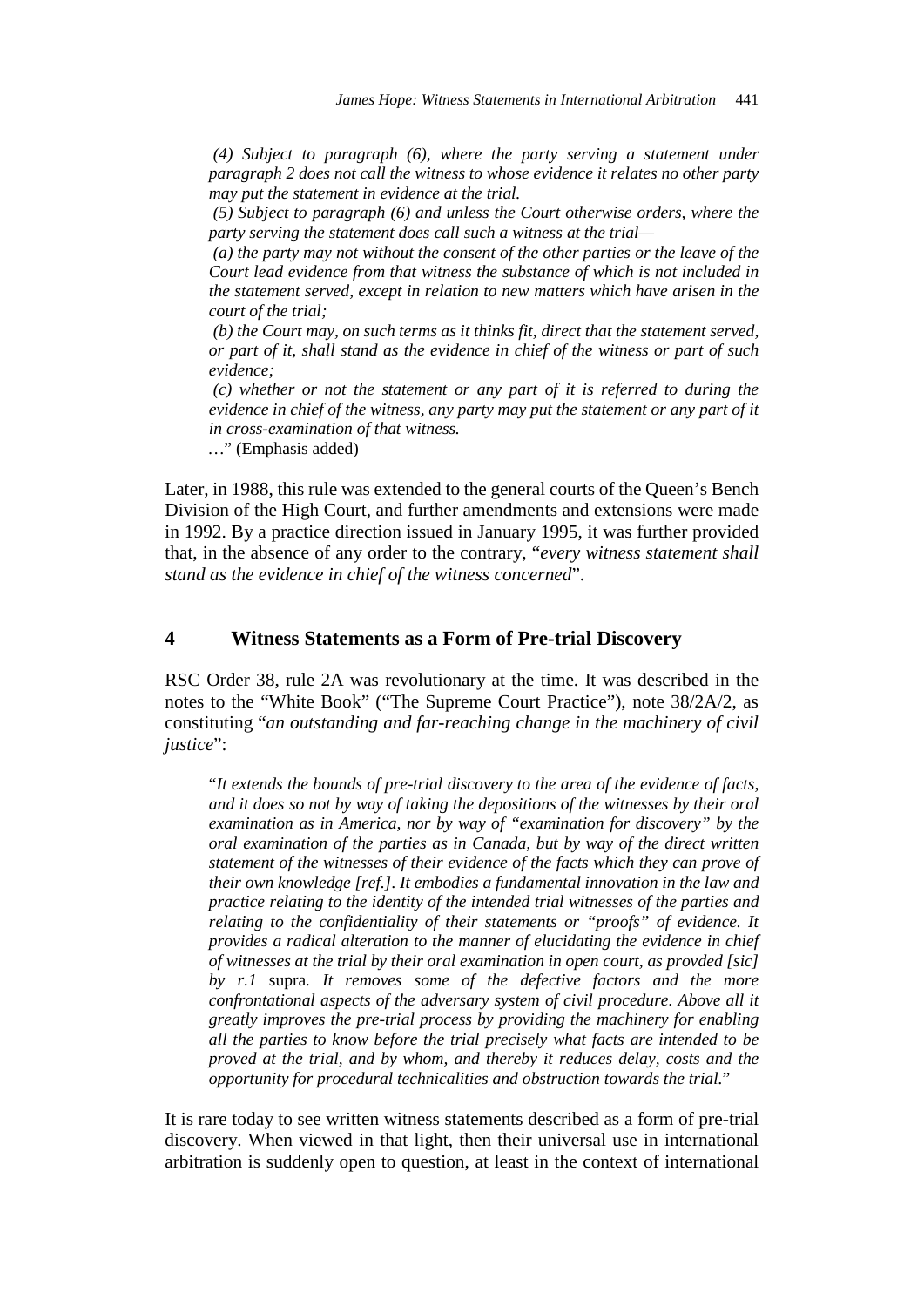arbitration. After all, a wide-ranging pre-trial discovery of documents is generally frowned upon in international arbitration, and few people would ever consider that oral depositions would be an appropriate part of international arbitration procedure.

It should be stressed that it is rather too late to question the appropriateness of written witness statements in international arbitration as a general rule. They are far too established for such wholesale criticism to be taken seriously – moreover, when properly used, they provide a very good means of preparing cases for trial. However, it is worth remembering that written witness statements were considered to be revolutionary when they were introduced into English court procedure in the mid-1980s.

Written witness statements should be recognised for what they are. This is indeed a form of pre-trial discovery, and as such it may indeed be legitimate in some jurisdictions to question their appropriateness.

### **5 Reasons for Adopting the use of Witness Statements**

It is interesting to note the reasons that were given at the time for adopting the use of witness statements in the English courts. The notes to the "White Book", note 38/2A/2, state ten different reasons, as follows:

"*The rule is designed to achieve several beneficial objectives, including:*

*(1) the fair and expeditious disposal of proceedings and the saving of costs (para. (2)). It is aimed at accelerating the process and reducing costs in the fair disposal of actions in the High Court;*

*(2) the elimination of any element of "surprise" before or at the trial as to the witnesses each party intends to call at the trial or as to the substance of their evidence. The parties will no longer be able to spring or to be exposed to surprises as to the trial witnesses or their evidence, but will be required to "place their cards on the table";*

*(3) the promotion of a fair settlement between the parties. With all or substantially all the factual evidence before them, subject to cross-examination, the parties will be able to make a more realistic appraisal of the strengths and weaknesses of their own and each other's cases, which should contribute towards the fair and expeditious disposal of the proceedings by settlement or otherwise;*

*(4) the avoidance of a trial, thereby saving a great deal of wasteful time, effort and cost on the part of the practitioners, the judiciary and the court staff, as well as the parties and their witnesses;*

*(5) the identification of the real issues and the elimination of unnecessary issues; (6) the encouragement of the parties to make admission of facts, which they are often reluctant to do;*

*(7) the reduction in the number of pre-trial applications, such as for further and better particulars of pleadings or for further discovery of documents or for interrogatories;*

*(8) the provision of the framework whereby routine and evidence-in-chief can be given in summary form, see para. 5(b).*

*(9) the improvement of the process of cross-examination;*

*(10) the concentration of both the parties and the trial Judge on the real matters in controversy between the parties;*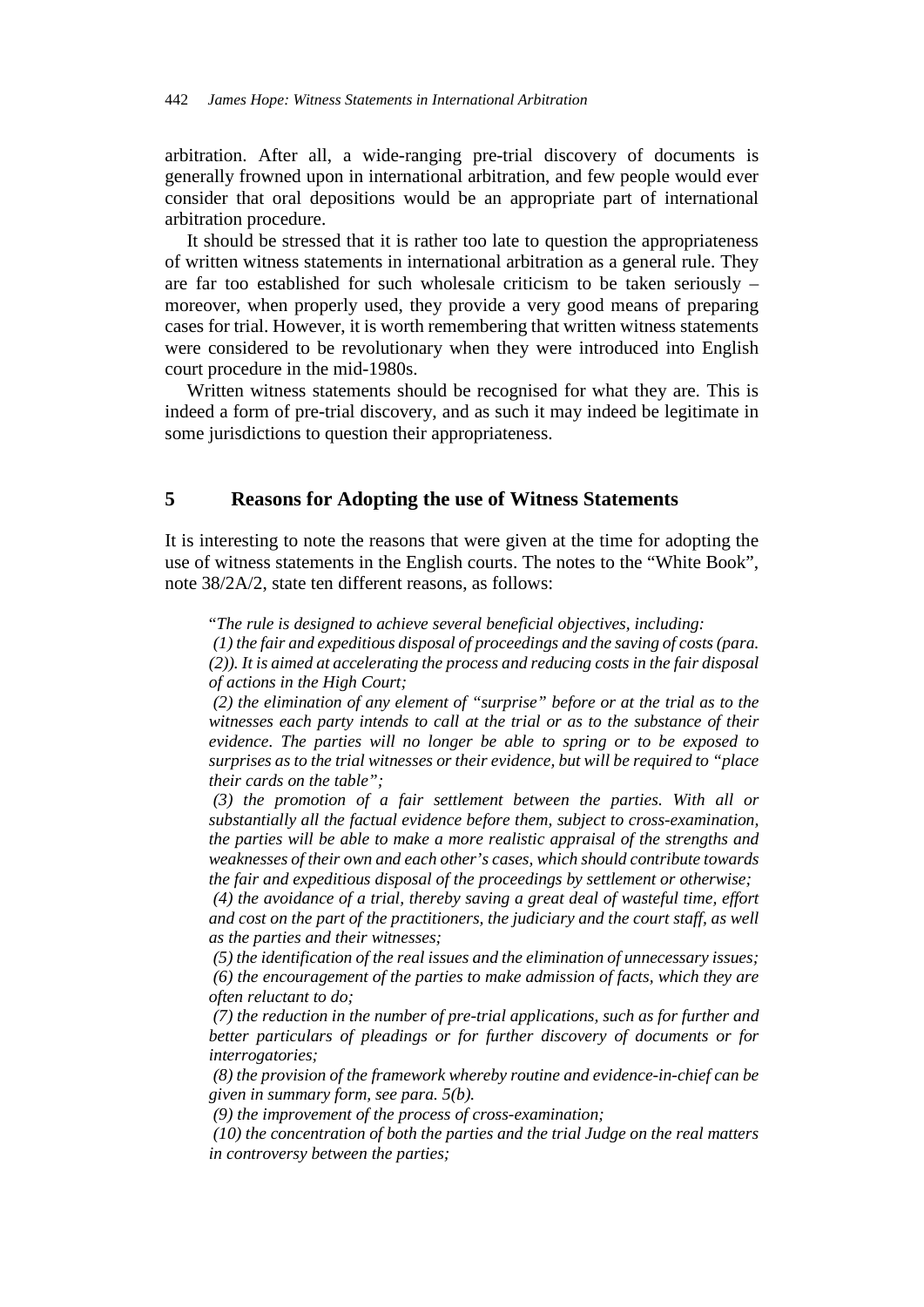*In the light of the operation of the Rule, both at the stages of pre-trial as well as the conduct of the trial existing practices of practitioners and judiciary may require adjustment.*"

These objectives were written in the future tense. Now, with the benefit of hindsight, we can ask ourselves how many of these expected benefits have actually materialised.

Most obviously of all, the first objective – efficiency and the saving of costs – has clearly not been achieved. Witness statements typically account for a large proportion of the costs of preparing the case. In large cases, they are often very long and detailed documents, and accordingly they are often very expensive to prepare. Yet the very reason given in Order 38, rule 2A(2) for directing the service of witness statements was "*for the purpose of disposing fairly and expeditiously of the cause or matter and saving costs*" (see above). As is suggested later in this article, this is one of the principal issues that we would do well to reconsider.

Some of the other expected benefits are also rarely achieved in practice. Do witness statements identify the real issues and eliminate unnecessary issues? All too often, they do the opposite. All possible background facts and issues are mentioned, in the fear of missing something that might prove to be useful later at trial. Rather than enabling the parties and the trial judge or arbitral tribunal to concentrate on the real matters in controversy between the parties, witness statements in large cases often end up burying the real issues in a huge mass of paperwork.

## **6 Criticisms of Witness Statements in Lord Woolf's Reports on "Access to Justice"**

In Chapter 22 of his Interim Report on "Access to Justice" in 1995, Lord Woolf reported that Commercial Court practitioners were finding that the practice of written statements was "*having a devastating effect on costs*":

"*6. The Inquiry has received a considerable volume of information indicating that the exchange of statements is not proving as beneficial as had been intended. At a meeting of the Commercial Court Users' Committee on 1 February 1995, there was general agreement that it was having a devastating effect on costs. This was because statements were being treated by the parties as documents which had to be as precise as pleadings and which went through many drafts. It was suggested that this practice would continue if practitioners feared that they would not be allowed to supplement the contents of a statement at the trial. It was felt that limiting costs recoverable would not assist. On the other hand it might help if the statements were recorded in a question and answer form.*

*7. A Commercial judge expressed the position very clearly. He said: "From the court's point of view they may save time and reduce costs, but there are downsides. First, an enormous amount of time is now spent by lawyers ironing and massaging witness statements; that is extremely expensive for clients, and the statements can bear very little relation to what a witness of fact would actually say. Second, they can produce an unfair result because a witness can be unfairly*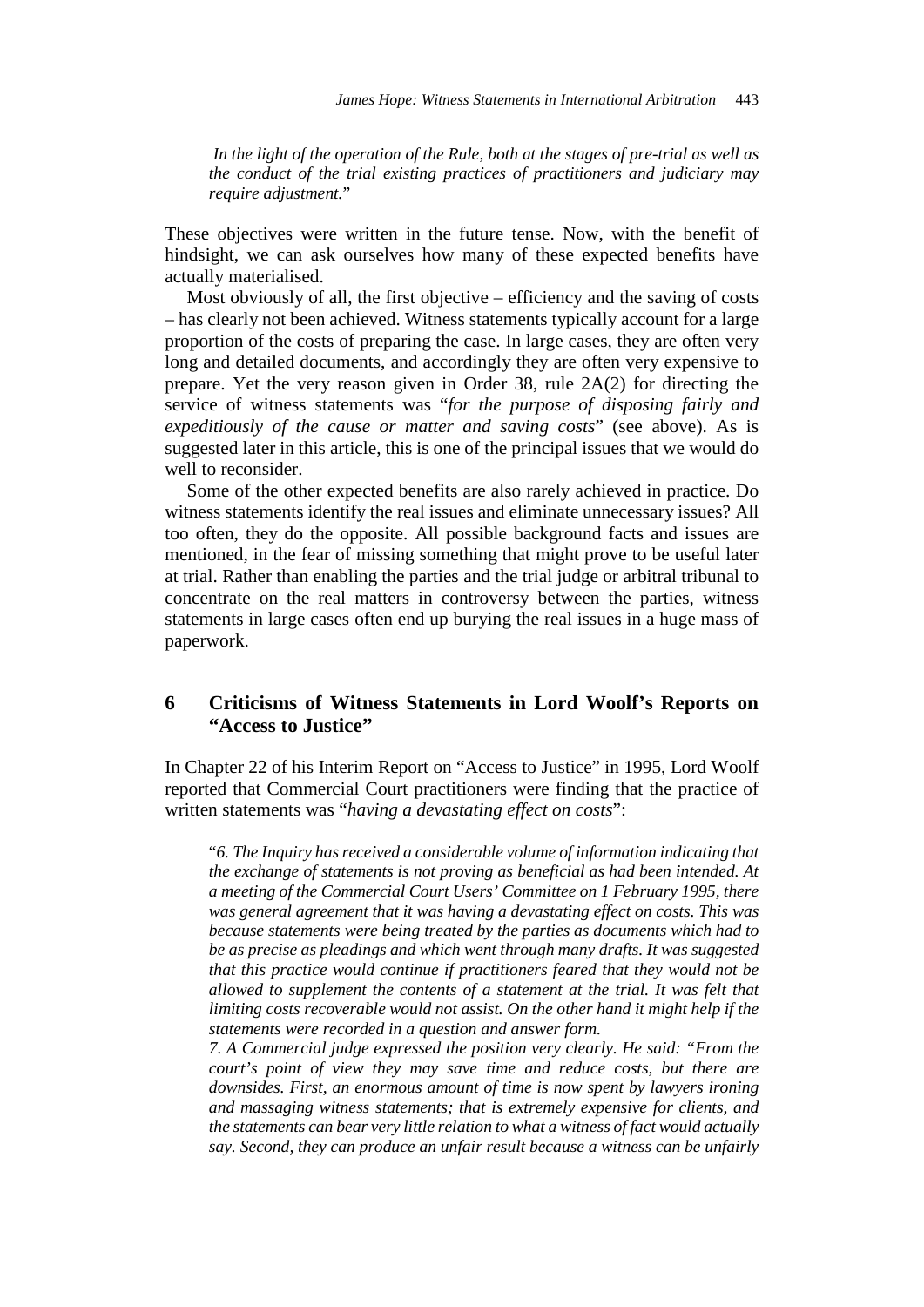*caught saying something contrary to that which a lawyer has put in his statement. It may not be dishonesty, but inexperience in checking lengthy statements, that*  leads to being caught, and time is taken up in the trial trying to resolve which it *is. Third, the exchange also allows lawyers to spend hours preparing crossexamination and can thus lead to prolix cross-examination. That prolixity is compounded by the fact that the statement crosses every 't' in the first place and those 'ts' cannot be left unchallenged.*"

*8. The views as to expense in complex cases were confirmed by others. At a meeting held by a number of court users, a leading QC indicated that in a case in which he was then involved, £100,000 had been expended in preparing statements, yet it was his view that a more satisfactory result would have been achieved if the judge had had the opportunity of seeing and hearing the witness examined in chief in the normal way. Other contributors indicated that as a consequence of the statements being treated as the witness's evidence in chief, the witness had often to face hostile cross-examination before he had had time to adjust to giving evidence.*

*9. There is justification for the concerns which are being expressed about the results of requiring witness statements to be exchanged. The problem is primarily in relation to the heavier litigation. Nonetheless, it does spread to more modest litigation and it needs to be addressed.*"

Lord Woolf firmly endorsed the general practice of requiring the exchange of witness statements, because of the universally accepted benefits of "cards on the table" litigation. However, he suggested that a change in the court's approach was required.

Rather than automatically assuming that the witness statements should stand in place of direct examination, he suggested that a flexible approach to allowing witnesses to amplify their statements at the trial would have the effect of producing shorter, and less expensive, witness statements. He wrote as follows in Chapter 12 of his Final Report in 1996:

"*54. … the problem which I noted in the interim report is a serious one. Witness statements have ceased to be the authentic account of the lay witness; instead they have become an elaborate, costly branch of legal drafting. Although the general view of judges appears to be that the use of witness statements shortens trial time, the great majority of cases do not go to trial: the costs of preparation are incurred in all cases but the savings of trial time in only a few.* 

*55. Part of the problem lies in the fear that a witness will not be permitted to depart from or amplify his statement at the trial itself. Whether or not this fear is well-founded, it has led to the elaborate over-drafting which I described in the interim report, with a view to ensuring that the witness statement is complete in every detail.* 

*56. To tackle this, I recommended in the interim report that judges should be flexible in allowing a witness to amplify what he has said in a witness summary or a witness statement. Many judges are no doubt flexible in allowing witnesses to depart from the letter of their statements where it is reasonable to do so. A number of judges have commented that it is in any event helpful to them to hear the witness give evidence in his or her own words before coming under the pressure of cross-examination. It also helps to put the witness at ease. I would not quarrel with this, so long as the overall need for economy is kept in mind, especially on the fast track.*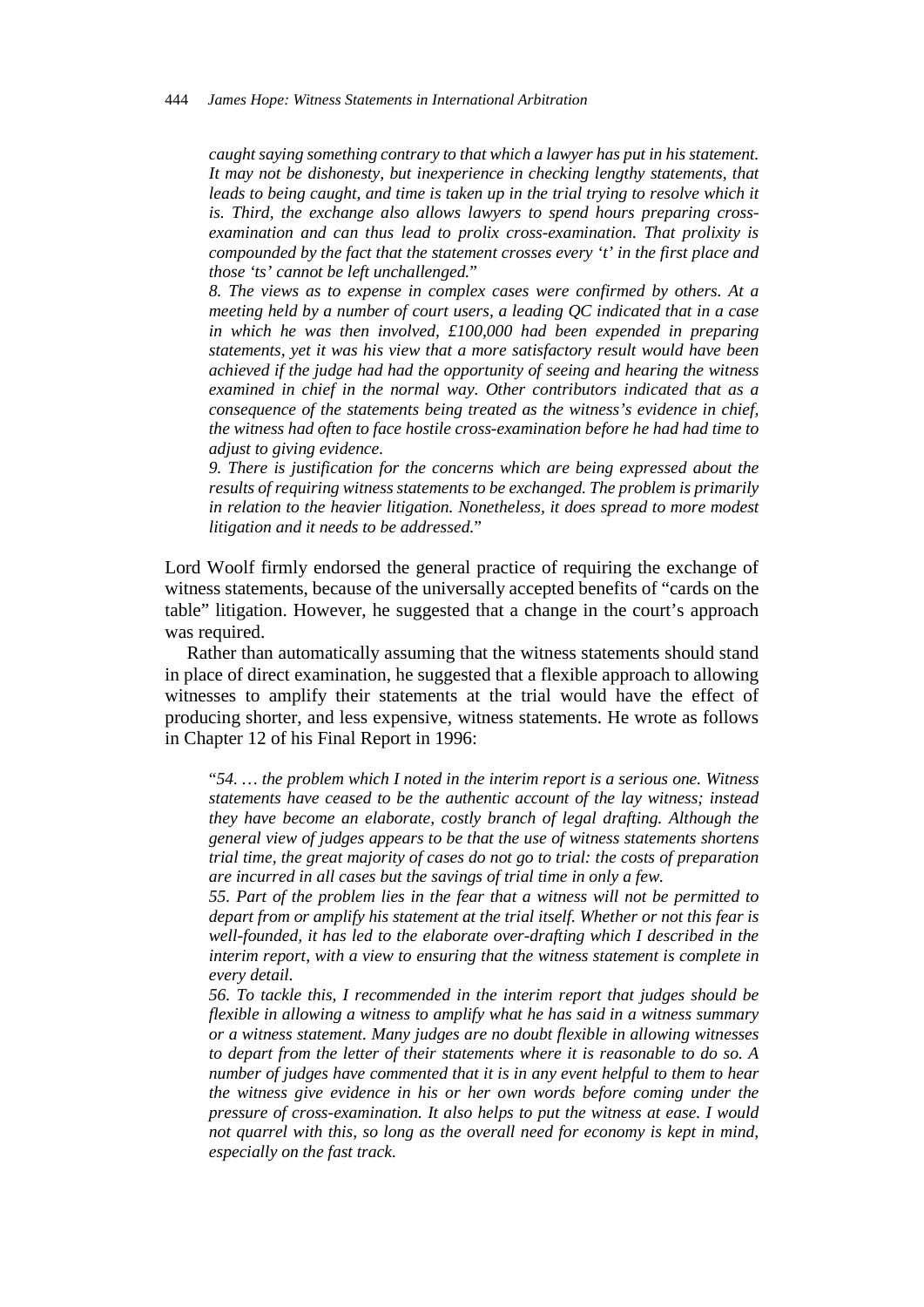*57. The new rules will provide that the court can allow evidence which has not been foreshadowed by a witness statement to be given at trial where admitting the evidence will not cause any other party injustice. It should be noted that, in the light of the overriding objective at the start of the new rules, additional expense to a party caused by a late, unjustified change of tack by his opponent can be regarded as a potential aspect of injustice. Departing from present assumptions, however, this type of prejudice should not be regarded as remediable simply by an order for costs. There may accordingly be cases where the court has to refuse to allow the additional evidence to be given.* 

*58. If the courts are flexible about allowing a reasonable degree of amplification of witness statements at trial, then they can expect the lawyers to be less concerned to draft absolutely comprehensive statements. This is not to be taken as encouragement deliberately to omit relevant material, but simply to rein back the excessive effort now devoted to gilding the lily. In the interim report, I recommended that courts should disallow costs where they thought the drafting of witness statements had been disproportionate. Trial judges, and to some extent procedural judges, will need to make a real effort, especially in the early phase of the new system, to scrutinise witness statements rigorously. This is the only way in which they will be able to pinpoint repetitious or inappropriate material, such as purported legal argument or analysis of documents. This is a fault which must in the main be attributed to the legal profession and not to its clients; wasted costs orders may therefore be appropriate in some instances of grossly overdone drafting. Only if the legal profession is convinced by demonstration that it has an active judicial critic over its shoulder will it be persuaded to change its drafting habits.* 

*59. In connection with this change of approach, I make the following recommendations about the content and form of witness statements:* 

*(a) witness statements should, so far as possible, be in the witness's own words; (b) they should not discuss legal propositions;* 

*(c) they should not comment on documents;* 

*(d) they should conclude with a statement, signed by the witness, that the evidence is a true statement and that it is in his own words.* 

*60. When the Civil Evidence Act 1995 is brought into force, hearsay evidence will become admissible, with only a minimum of formality required to identify it. The lawyers' present task of editing a witness statement so as to remove hearsay will become unnecessary, thus saving cost. Since a witness statement will in future be able to refer to matters beyond the direct knowledge or observation of the witness, the statement should indicate, where appropriate, the sources of knowledge, belief or information on which the witness himself is relying. In this respect the difference between witness statements and affidavits will diminish*."

## **7 Lord Justice Jackson's Review of Civil Litigation Costs**

Times have moved on since 1996. Yet the criticisms remain much the same. Lord Justice Jackson made the following remarks in Chapter 42 (Volume 2) of the Interim Report of his Review of Civil Litigation Costs, which was published in May 2009:

"*1.1 The transition from oral to written evidence-in-chief. The use of written witness statements in substitution for oral evidence was a procedural reform*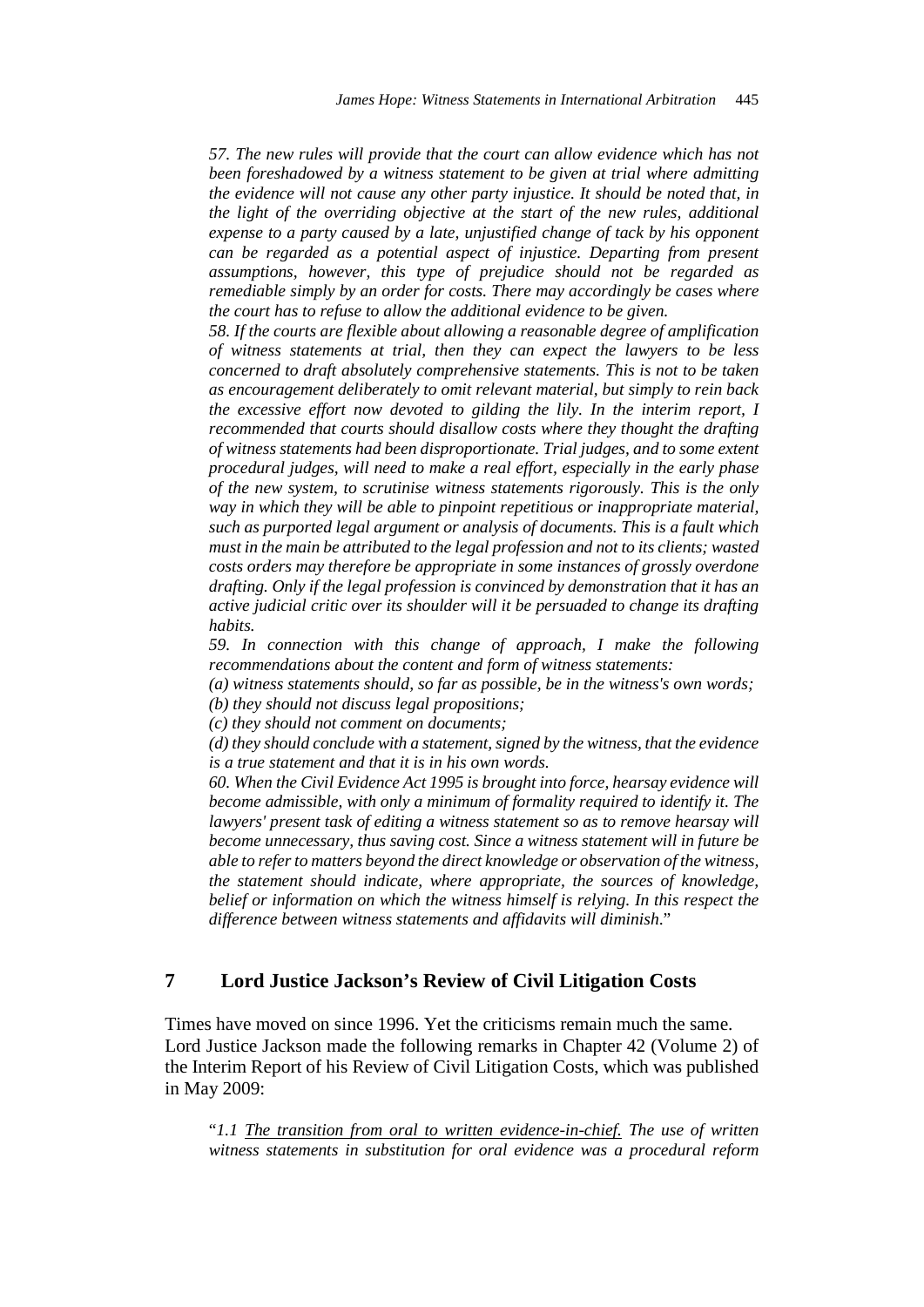*progressively introduced (to the best of my recollection) in or about the 1980s and subsequently embodied in the rules. The purpose of this reform was essentially twofold, namely (a) to save the time and cost of oral evidence-in-chief and (b) to enable each party to know what evidence it would have to meet. Such a "cards on the table" approach would in some cases promote settlement and in other cases make for a fairer trial.* 

*1.2 Shorter and less substantial cases. Written witness statements have generally achieved their objective in shorter and less substantial cases. It is certainly my impression that in such cases witness statements lead to a saving of time and costs. Indeed the submissions made during Phase 1 do not suggest otherwise. It is true that sometimes, even in the shorter and less substantial cases, witness statements are unduly prolix. Also there is sometimes a problem where witness statements are taken over the telephone or taken by inexperienced staff. However, these are matters that can be addressed without any need for rule changes.* 

*1.3 Larger and more substantial cases. The real problem concerning witness statements arises in larger and more substantial cases. There is a real concern here that sometimes the use of written witness statements, instead of saving costs and promoting fairness, has the opposite effect. Therefore in this chapter, when dealing with witness statements, I shall concentrate upon their use in the larger and more substantial cases.*"

Lord Justice Jackson then reviewed the current practice in relation to witness statements, noting that while they tended to work well in smaller cases, there were notable problems in large cases where the length and cost of witness statements tended to spiral out of control. He also noted several reforms that had been introduced in the Commercial Court:

"*5.1 The Commercial Court Long Trials Working Party ("LTWP") identified a number of problems with the current regime which are broadly in line with those set out above. The LTWP's main concerns are twofold. First, witness statements address many more matters than they need to, leading to lengthy unfocused statements. They often take the reader through the documents and the party's case rather than recording the witness' memories of the relevant events. Secondly, exhibits lead to vast duplication of hard copy documents.* 

*5.2 Over the past year several reforms have been trialled by the Commercial Court:* 

- *Witness statements must be as short as possible and only cover issues on which the witness can give relevant evidence. There must be headings in the witness statement to correspond with the relevant issue in the list of issues.*
- *Documents referred to should be given a reference (usually a disclosure number) and there should be no hard copy exhibit. If disclosure has been given electronically, the documents should be hyperlinked within the witness statement (if the technology allows).*
- *At the CMC [Case Management Conference] the judge should consider whether to impose a limit on the length of witness statements.*
- *Costs sanctions may be imposed if statements are lengthy or contain irrelevant material.*
- *The parties and judge should consider at the pre-trial review whether it will be of assistance to the court to hear a witness give evidence in chief (e.g. in fraud cases).*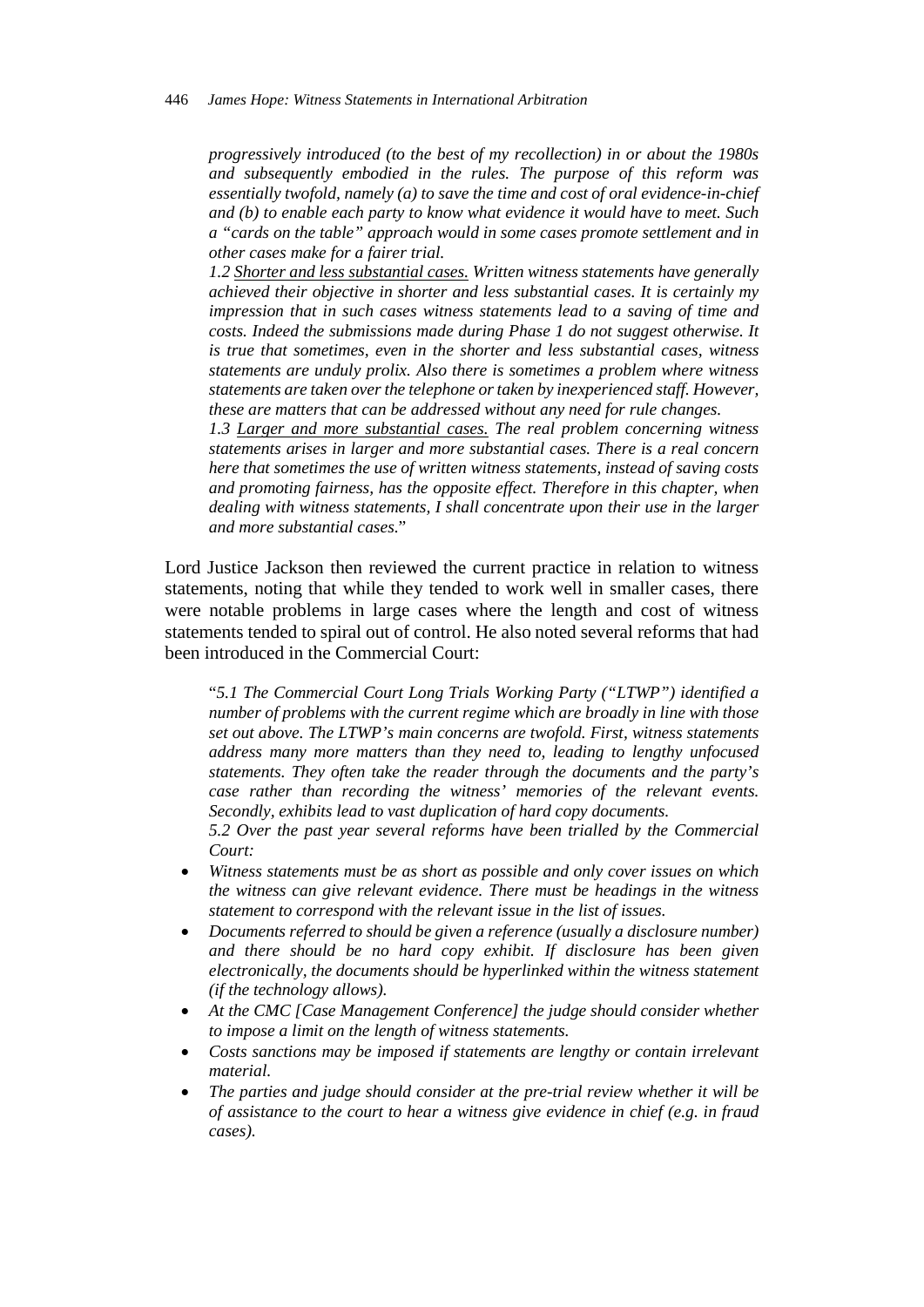• *The court should dispense with witness statements if the time and expense involved in the preparation would be disproportionate. In such (rare) circumstances, the court may order the party wishing to call the witness to serve a short summary of the evidence he is expected to give.*"

In addition to costs sanctions, Lord Justice Jackson also canvassed three rather radical possibilities:

"*(i) Make witness summaries the norm. If this approach is adopted, each witness would briefly outline the facts within his/her knowledge that are relevant to the issues in dispute, but would not go into extensive detail and would not refer to all of the documents (although it may be difficult for the witness to tell his/her story without reference to the key documents). Such an approach would mean that evidence-in-chief would need to be restored, in order that the witness can supplement his/her summary.*

*(ii) Confine witness statements to matters that are not within the documents. If this approach is adopted, there would need to be an express rule to the effect that witness statements should be limited to (a) brief confirmation that identified documents are accurate (if that is indeed the witness' assertion) (b) such further matters as are not apparent from or are contrary to the documents relied upon. (iii) Stipulate a maximum length. The Commercial Court reforms provide that in some cases there should be a guillotine on the length of witness statements. One Phase 1 submission suggested that a maximum word count should always be imposed. It could be that a default length could be set out in the rules (to be determined) and the parties would have to apply to the court, with reasons, to vary this. If that proposal is regarded as unrealistic, an alternative approach could be implemented whereby parties apply at the first CMC if they consider it would be reasonable and proportionate, bearing in mind the overriding objective, for limits to be imposed on the length of witness statements.*"

Thereafter, in Chapter 38 of his Final Report, *Review of Civil Litigation Costs*, December 2009, Lord Justice Jackson wrote:

"*2.1 The role of witness statements. As was explained in chapter 42 of the Preliminary Report, witness statements serve a number of purposes, including (a) reducing the length of the trial (by largely doing away with the need for anything more than short examination-in-chief); (b) enabling the parties to know in advance of the trial what the factual issues are; (c) enabling opposing parties to prepare in advance for cross-examination; and (d) encouraging the early settlement of actions. To this I would add the objective of providing useful and relevant information to the court to enable it to adjudicate upon the case in an efficient manner.* 

*2.2 Having considered the extensive submissions on this issue, I conclude that witness statements can and do fulfil the important objectives identified in the previous paragraph. I do not consider that the fact that some witness statements are too long means that they should be done away with as a tool of civil litigation. The problem is primarily one of unnecessary length, rather than whether witness statements should be used at all in civil litigation. One reason for unnecessary length is that many witness statements contain extensive argument. Such evidence is inadmissible and adds to the costs.*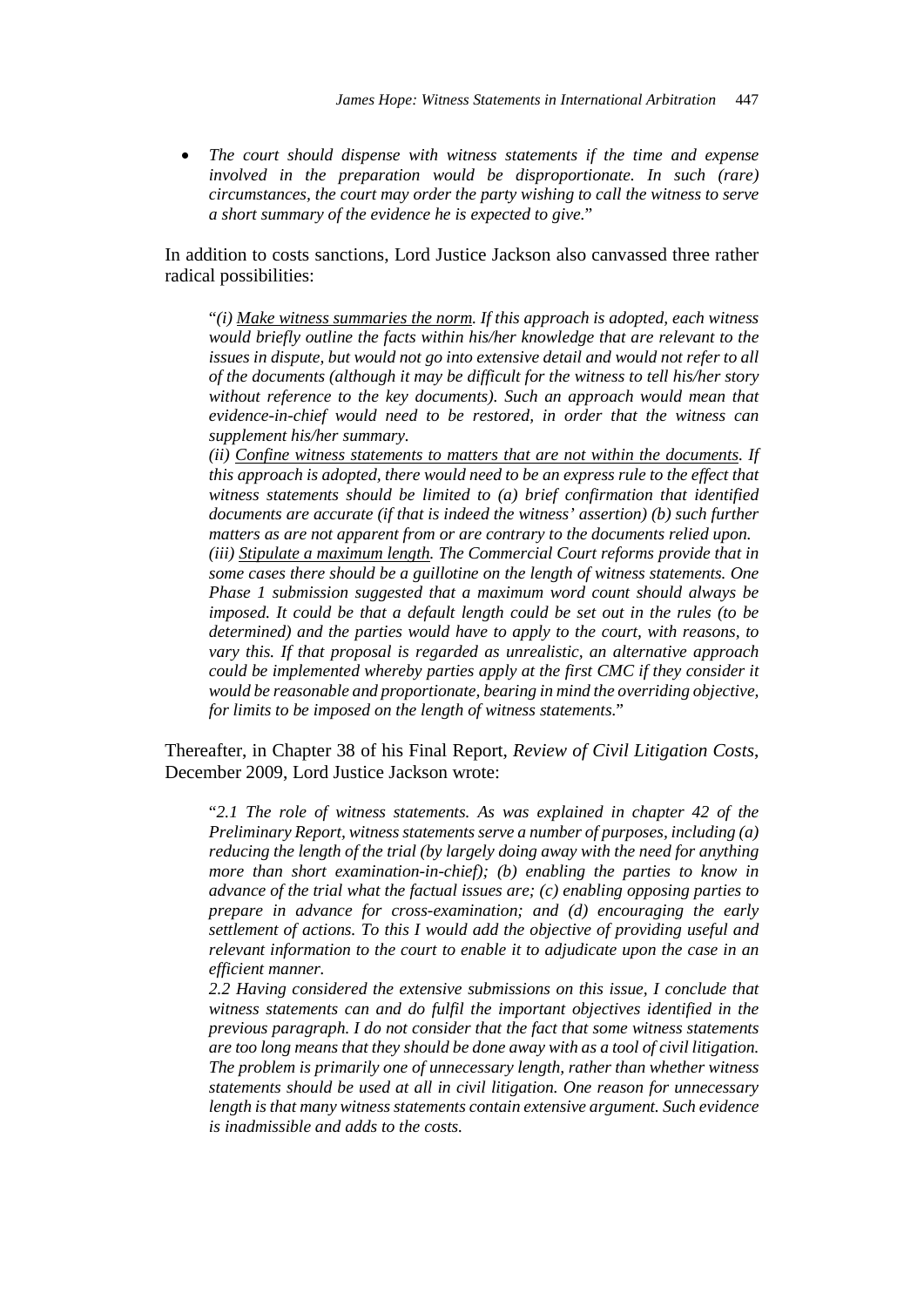*2.3 Measures to control prolixity. There are two primary measures that should be deployed to try to ensure that witness statements are not unnecessarily lengthy. The first is case management, and the second is imposition of costs sanctions. 2.4 Case management. Under our current system, there are few restrictions in practice on a party's ability to produce and rely upon witness statements in civil proceedings. The courts do not, in general, inquire as to how many witnesses a party proposes to call, upon what matters they will give evidence (and whether those matters are relevant to the real issuesin dispute) and how long their witness statements will be. Nevertheless CPR Part 32 gives the court power to do all of this. The Commercial Court is now exercising these powers, as part of that court's commitment to more active case management: see section H1 of the Commercial Court Guide, as revised in May 2009. In my view the best way to avoid wastage of costs occurring as a result of lengthy and irrelevant witness statements is for the court, in appropriate cases, to hear argument at an early case management conference (a "CMC") about what matters need to be proved and then to give specific directions relating to witness statements. The directions may (a) identify the issues to which factual evidence should be directed, (b) identify the witnesses to be called, (c) limit the length of witness statements or (d) require that any statement over a specified length do contain a one page summary at the start with cross-references to relevant pages/paragraphs. Any CMC which goes into a case in this level of detail will be an expensive event, requiring proper preparation by the parties and proper prereading by the judge. I certainly do not recommend this approach as a matter of routine. It should, however, be adopted in those cases where such an exercise would be cost effective, in particular in cases where the parties are proposing to spend excessive and disproportionate sums on the preparation of witness statements.*

*2.5 German procedure. A not dissimilar approach is the "Relationsmethode" of German civil procedure, which is mentioned in chapter 55 of the Preliminary Report. As I understand it, the procedural rules in German civil proceedings require each party to identify the witnesses whom they intend to rely upon to prove the factual matters contained in the pleadings. After the pleadings are in, the presiding judge will review them and identify which factual matters are in dispute and (in consequence) which witnesses the judge will receive evidence from on particular matters.* 

*2.6 Possible adoption in England and Wales. The aspect of the "Relationsmethode" which I believe can and should be adopted in civil litigation in England and Wales is the identification of proposed witnesses by reference to the pleadings. If in any given case the court so directs, each party should identify the factual witnesses whom it intends to call and which of the pleaded facts the various witnesses will prove. This is a task which the parties will be doing internally anyway, so hopefully it will not add unduly to costs. The filing of such a document (which might possibly be a copy of the pleadings with annotations or footnotes or an extra column) will be necessary groundwork for any case management conference at which the judge is going to give effective case management directions, for the purpose of limiting and focusing factual evidence, in order to save costs.*

*2.7 Costs sanctions. To the extent that case management does not prevent parties from producing prolix witness statements, costs sanctions should be applied against the party responsible for adducing the prolix or irrelevant statements. A simple example (which involves the use of case management) is where a court has ordered at a CMC that witness statements are not to exceed 10 pages. If a party serves a witness statement that is, say, 30 pages in length, there should be*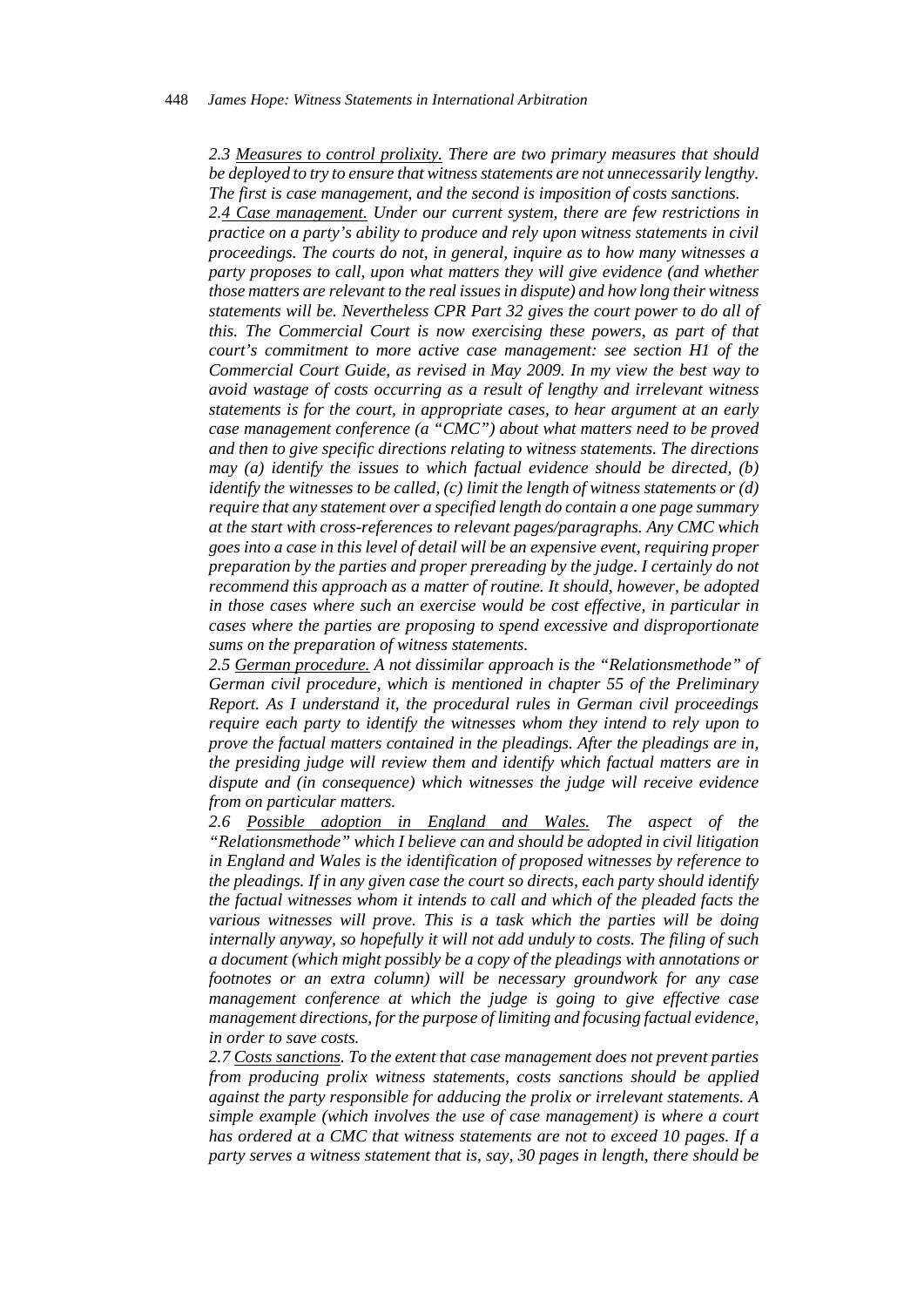*a presumption that the party is to face an adverse costs order in relation to the witness statement, unless there are good reasons for the court not tomake such an order. An adverse costs order could (in the case of an otherwise successful party) be that the party is not to receive its costs of preparing the statement, or (in the case of an otherwise unsuccessful party) that the party is to pay its opponent's costs on an increased basis. The court would retain a discretion not to make an adverse costs order, which could be exercised if a witness statement is only slightly over the ordered limit or if there is good reason for the excess.* 

*2.8 Even in cases where the court has given no detailed directions about factual evidence (i.e. the majority of cases), the judge can still impose costs sanctions for prolix or irrelevant evidence. The judge can either give an indication about costs to be disallowed or allowed on detailed assessment or, alternatively, take those matters into account immediately upon summary assessment.* 

*2.9 Views expressed in Phase 2. In making the proposals set out above, I am drawing on many of the submissions made during Phase 2, without identifying them individually. It should, however, be noted that in a survey of clients carried out by one major City firm 84% of respondents (i.e.49 out of 58) considered that the courts should be readier to impose costs sanctions for irrelevant evidence. Furthermore at the Professional Negligence Lawyers Association Conference in Birmingham on 25th June 2009 I specifically invited debate about witness statements. None of the options set out in PR paragraph 42.6.3 found favour. A number of experienced solicitors and counsel contributed to the debate. The general view was that more effective case management was the way forward. The judge at the first CMC should identify the key issues to be addressed by witnesses. Witness statements should then be focused on those key issues and deal with any other matters more briefly and summarily.*

*…*

*2.12 Supplementary oral evidence. It is sometimes said that exhaustive witness statements are required because a party is concerned that the evidence of the witness will not be capable of being amplified at trial. The court already has discretion to allow supplementary evidence-in-chief under CPR rule 32.5(3). In the experience of many judges (and also my own experience) it is usually helpful to hear short supplementary evidence-in-chief, especially if that oral evidence goes to the central issues in the case. I am told by the Bar that judges differ in their approach to supplementary oral evidence: some judges are receptive to such evidence, whereas others will not allow it save for good reason (e.g. a new development in the trial). Total consistency is unachievable, but a broadly similar approach is desirable. In my view, judges should generally be willing to allow a modest amount of supplementary oral evidence (a) because this approach is generally helpful to the court and (b) because this approach reduces pressure on solicitors to cover every conceivable point in witness statements.*

*2.13 No rule change is required in order to implement the various proposals set out above. All that is required is effective use of the existing rules, as set out in paragraphs 2.4, 2.6, 2.7, 2.8 and 2.12 above. Nevertheless, courts which give detailed guidance in their court guides may care to indicate in those guides an intention to use the existing powers in respect of witness statements more actively.*"

Useful remarks on how to draft witness statements are also contained in Annex A, paragraph 37 to the recent report by the Judicial Working Group on Litigants in Person, which was published in July 2013. While these remarks specifically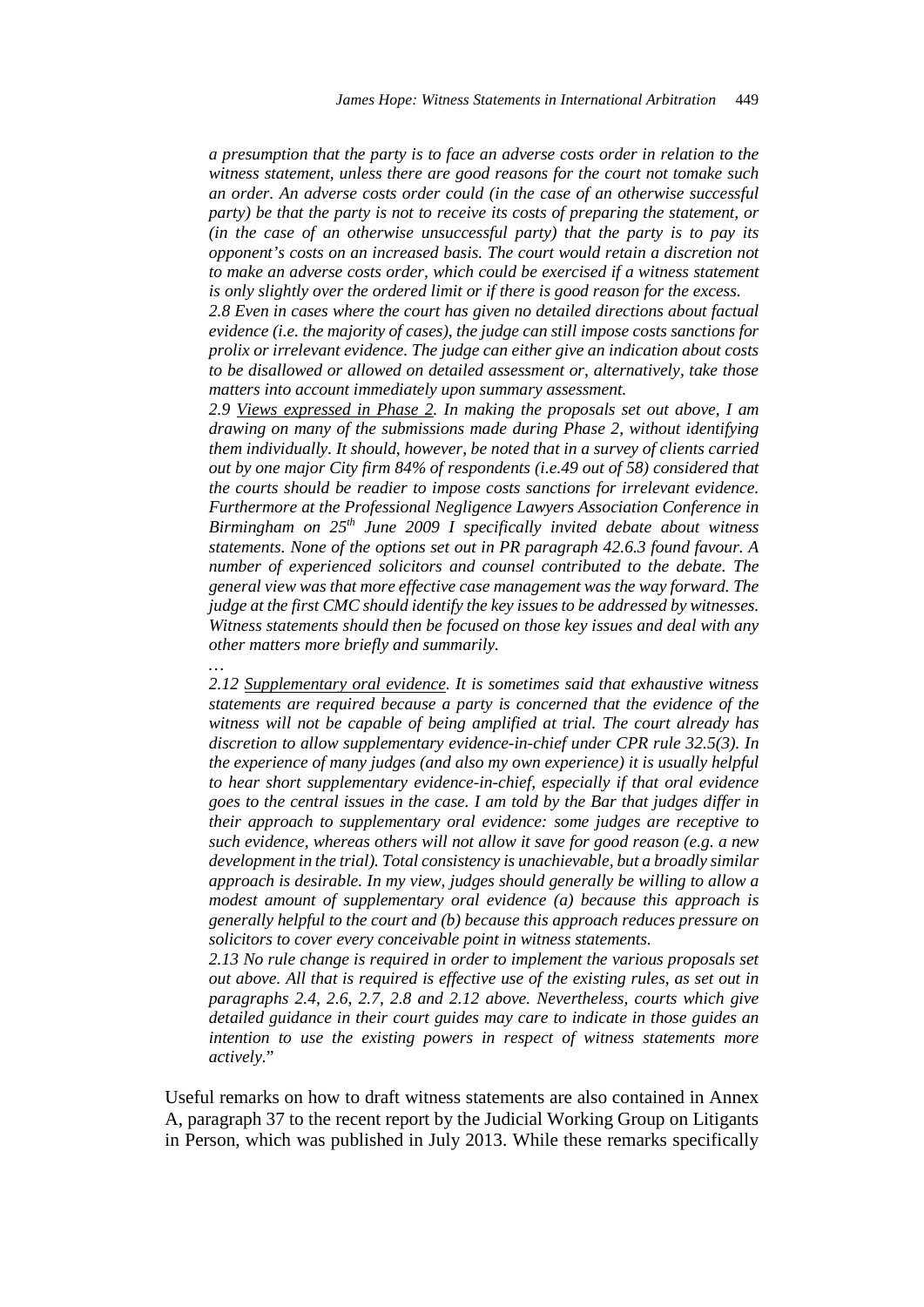relate to cases involving litigants in person, they are sensible points that are equally worth noting by lawyers:

#### "*Witness statements*

*37. The new CPR Part 32.2(3) gives judges considerable discretion to control witness statements.* 

*Please give serious consideration to using this discretion. In particular:*

*• Stress to the litigants, both represented and in person, that the witness statements should a) address the issues and b) not address anything else (apart from essential background).* 

*• Advise litigants in person that while their statement, and in the occasional case the statement of another prime mover in the relevant events, may properly give the essential background to the dispute, the statements of supporting witnesses should be carefully confined to the issues they deal with. Judges may usefully discuss with litigants in person the issue(s) each of their witnesses will cover, and an order may be made restricting the witnesses to those issues. Where no order is made to limit the issues covered by individual witnesses, it may still be helpful to require litigants to identify each issue covered by the witness in the witness statement itself.* 

*• Require numbered paragraphs.*

*• Stress that witness statements should be confined to factual matters and should never contain statements of opinion.*

*• Where the witness does not have English as a first language, the litigant should be informed that the manner in which the statement has been prepared must be clear on the face of the statement. (Ideally the witness should make the statement in their mother tongue and it should be translated by a competent interpreter who should make a suitable endorsement to the statement. Alternatively, if the statement has been written in English and translated, it must be explained how the witness's words came to be written in English and who translated it when the statement of truth was signed.)*"

#### **8 Recent English Cases on the Subject of Witness Statements**

Witness statements have also been the subject of a number of English cases in recent years. The following is a selection.

*Smith v. J&M Morris (Electrical Contractors) Limited* [2009] EWHC 0025 (QB) On the subject of litigants-in-person, HH Judge Oliver-Jones QC made the following salutary remarks in *Smith v. J&M Morris (Electrical Contractors) Limited* [2009] EWHC 0025 (QB):

"*I have often had occasion to remark about the failure to comply with the CPR so far as witness statements are concerned, as well as the obvious lack of skills of witnesses, and those acting for litigants, in formulating them. It is not infrequently the case that witness statements prepared by litigants-in-person are superior in form and substance to those prepared by solicitors or their agents based upon questionnaires, interviews (often by telephone) or correspondence with witnesses. It is often the case that witness statements, drafted by solicitors or their agents in good faith ( I exclude, of course, any case of deliberate intent to deceive by a witness or drafter), are signed or otherwise accepted by witnesses*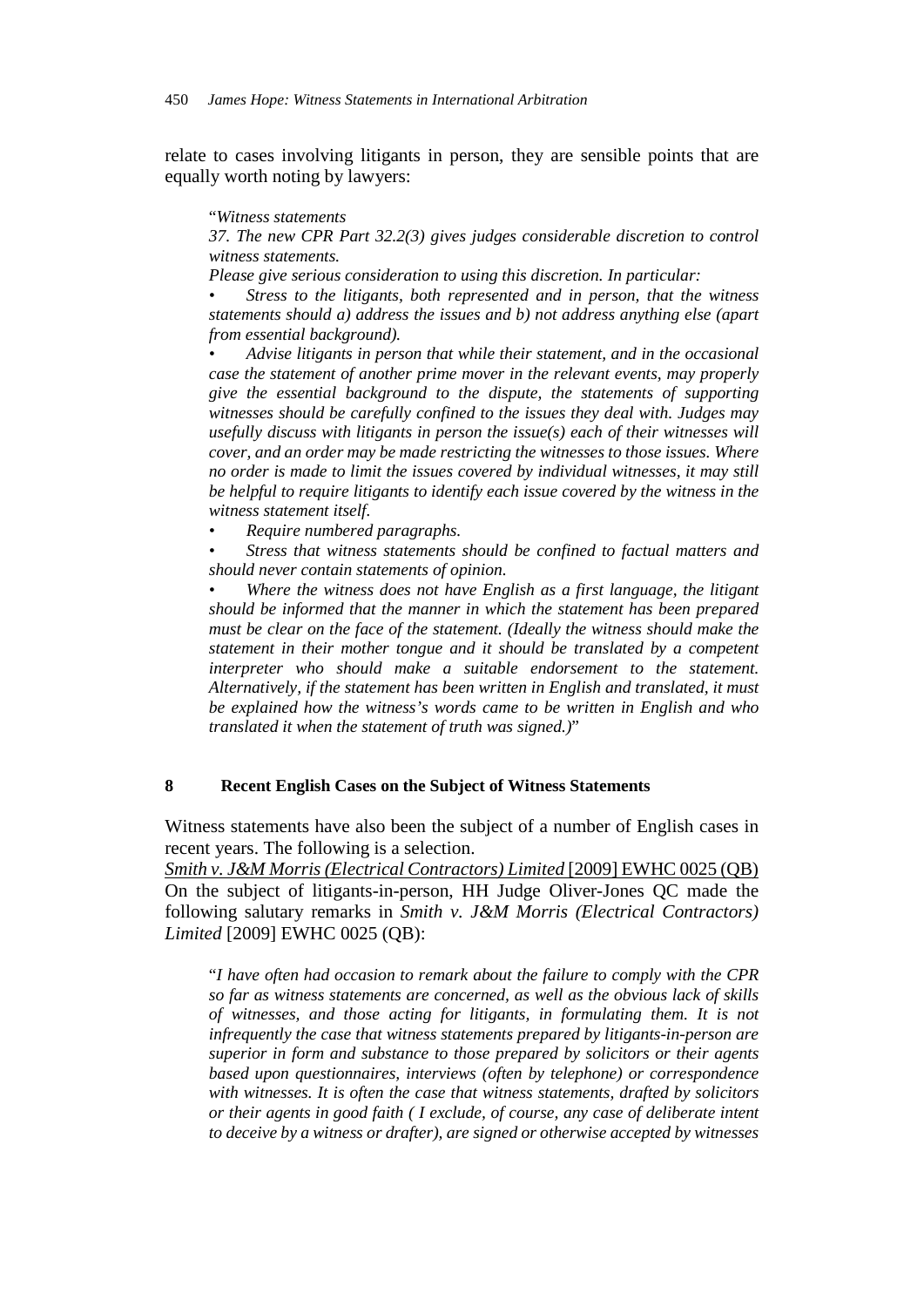*without any or any proper consideration of their accuracy, completeness or even truth.*"

### *Statement by Mr Justice Peter Smith regarding the Farepak group litigation, 21 June 2012*

It is relevant to note the statement by Mr Justice Peter Smith dated 21 June 2012, following the collapse of disqualification proceedings concerning the Farepak group, in which the following was said in relation to witness statements<sup>[8](#page-14-0)</sup>:

"*47. The courts have regularly reminded parties that the purpose of witness statements is to replace oral testimony. It is not to rehearse arguments, it is not to set out a case and whilst it necessarily has to be drafted with the collaboration of lawyers, it should not be a document created in the language of lawyers by the lawyers, because the lawyers do not go into the witness box and defend it. This is unfair to defendants, as this case showed. It is also unfair to the witnesses.*"

#### *JD Wetherspoon PLC v. Jason Harris* [2013] EWHC 1088 (Ch)

In 2013, in *JD Wetherspoon PLC v. Jason Harris* [2013] EWHC 1088 (Ch), the Chancellor of the High Court, Sir Terence Etherton struck out parts of a witness statement on the grounds that they constituted as abuse of process. The Chancellor is robust in his language:

"*33. The vast majority of Mr Goldberger's witness statement contains a recitation of facts based on the documents, commentary on those documents, argument, submissions and expressions of opinion, particularly on aspects of the commercial property market. In all those respects Mr Goldberger's witness statement is an abuse. The abusive parts should be struck out.*

#### *38. CPR r.32.4 describes a witness statement as:*

*…*

 $\overline{\phantom{a}}$ 

*"a written statement signed by a person which contains the evidence which that person would be allowed to give orally".*

*39. Mr Goldberger would not be allowed at trial to give oral evidence which merely recites the relevant events, of which he does not have direct knowledge, by reference to documents he has read. Nor would he be permitted at trial to advance arguments and make submissions which might be expected of an advocate rather than a witness of fact. These points are made clear in paragraph 7 of Appendix 9 to the Chancery Guide (7th ed), which is as follows:* 

*"A witness statement should simply cover those issues, but only those issues, on which the party serving the statement wishes that witness to give evidence in chief. Thus it is not, for example, the function of a witness statement to provide a commentary on the documents in the trial bundle, nor to set out quotations from such documents, nor to engage in matters of argument. Witness statements should not deal with other matters merely because they may arise in the course of the trial."*

*40. Nor would Mr Goldberger be permitted to give expert opinion evidence at the trial. A witness of fact may sometimes be able to give opinion evidence as* 

<span id="page-14-0"></span><sup>8</sup> ["www.judiciary.gov.uk/Resources/JCO/Documents/Judgments/farepak-judges-statement.](http://)  [pdf.](http://)"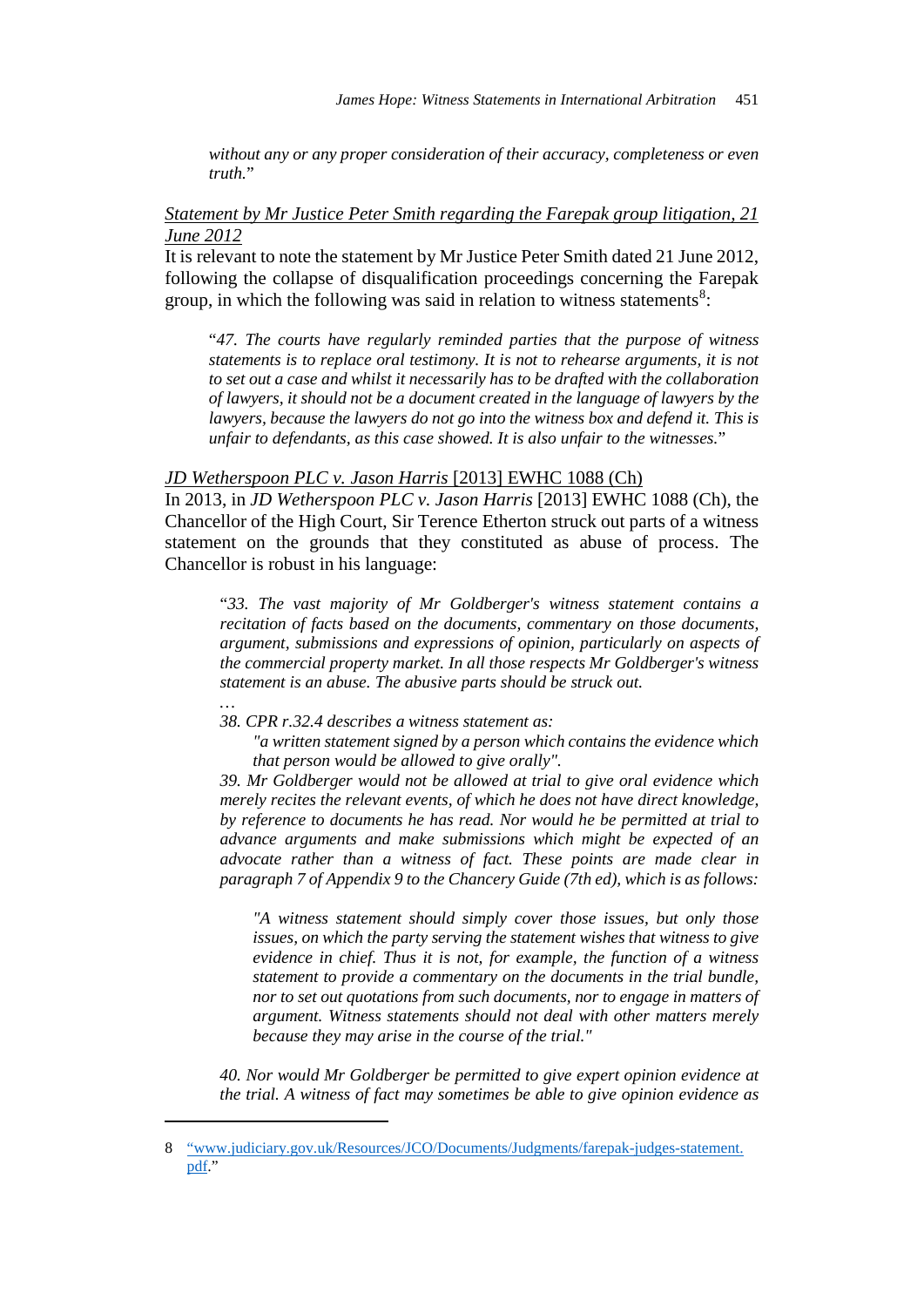*part of his or her account of admissible factual evidence in order to provide a full and coherent explanation and account. That is what, it would appear, Master Bowles recognised when he refused the first Defendant's application to adduce expert evidence on market practice. It is what the first Defendant has done in his witness statements. Mr Goldberger, however, has expressed his opinions on market practice by way of commentary on facts of which he has no direct knowledge and of which he cannot give direct evidence. In that respect he is purporting to act exactly like an expert witness giving opinion evidence. Permission for such expert evidence has, however, been expressly refused. 41. I recognise, of course, that these rules as to witness statements and their contents are not rigid statutes. It is conceivable that in particular circumstances they may properly be relaxed in order to achieve the Overriding Objective in CPR r.1 of dealing with cases justly. I can see no good reason, however, why they should not apply to Mr Goldberger's witness statement in the present proceedings.*"

The message is clear. As is specifically stated in the Court rules, the witness statement should contain the evidence which the witness would be allowed to give orally, and nothing more.

#### *Maclennan v Morgan Sindell* [2013] EWHC 4044 (QB)

CPR rule 32.2(3), which came into effect on  $1<sup>st</sup>$  April 2013, gives the English court wide new powers to regulate the evidence that is provided in the form of witness statements:

"*32.2(3) The Court may give directions – (a) identifying or limiting the issues to which factual evidence may be directed; (b) identifying the witnesses who may be called or whose evidence may be read; or*

*(c) limiting the length or format of witness statements.*"

In *Maclennan v Morgan Sindell* [2013] EWHC 4044 (QB), there was an application under CPR rule 32.2(3) to limit the number of witnesses that the claimant could call at the trial. The claimant proposed to call 43 witnesses in order to prove comparative earnings in a personal injury case. However, after reviewing the procedural status in some detail, the judge allowed only 14 witnesses to be called.

*Napier Park European Credit Opportunities Fund Lt v Harbourmaster Pro-Rata Clo 2 B.V. & Ors* [2014] EWHC 1083 (Ch) (09 April 2014)

In this case, the Chancellor of the High Court made disparaging remarks about the appropriateness and admissibility of the witness statements that had been submitting on all sides, and concluded: "*In short, large parts of the witness statements in the present case are of no value whatsoever in resolving the present dispute*".

*Faraday Development Ltd, R (on the application of) v West Berkshire Council & Anor* [2016] EWHC 2166 (Admin)

In this case, Mr Justice Holgate pointed out the following:

"*7. Although the object of the skeleton argument for Faraday was to consolidate the Claimant's arguments it was nevertheless 64 pages long and accompanied by*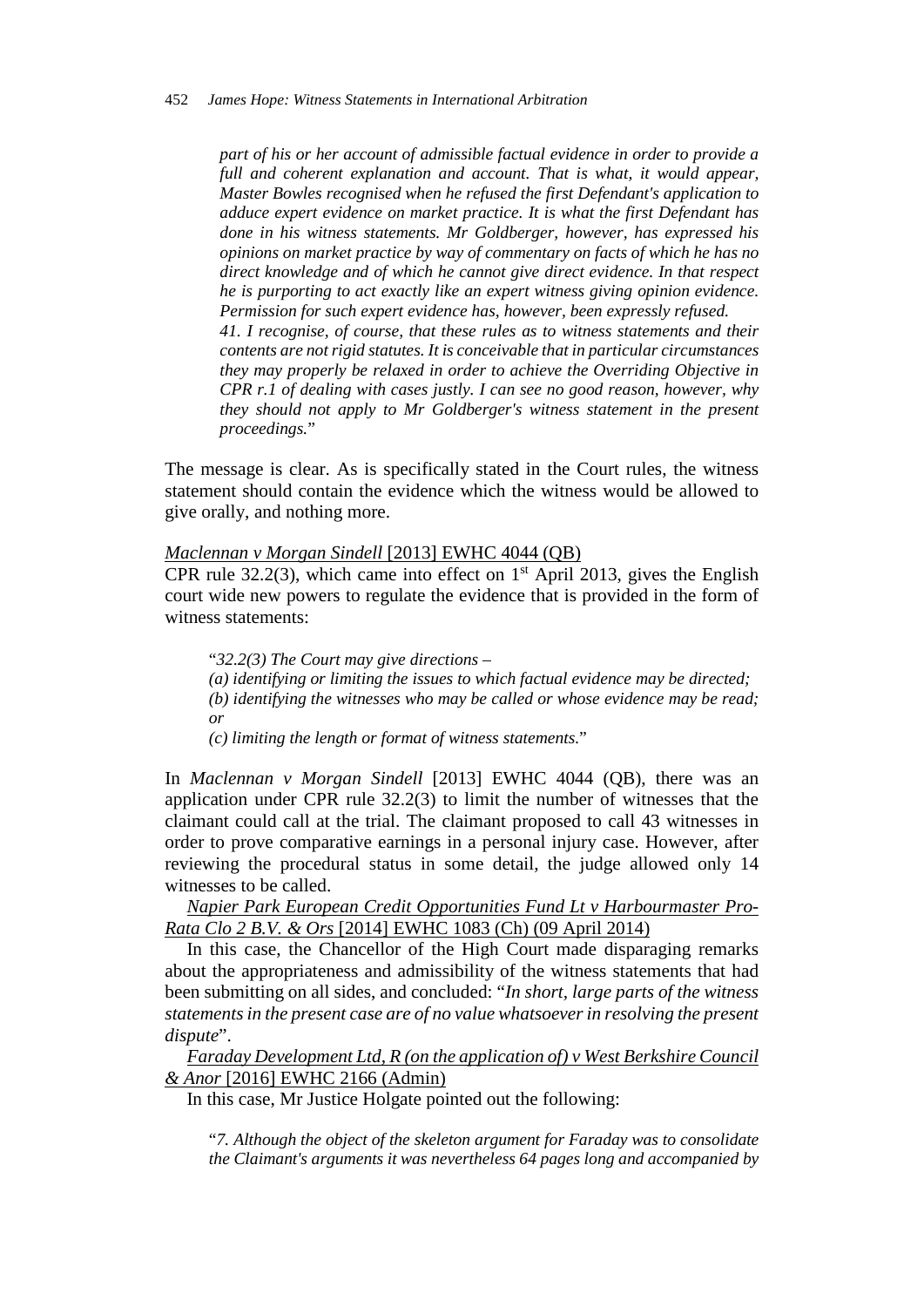*a summary. Ground 1 itself was subdivided into eight sub-grounds 1A to 1H. The Claimant also produced a prodigious amount of evidence, notably four witness statements and an affidavit by Mr Duncan Crook (a director of and major shareholder in Faraday) taking up some 52 pages or so of closely typed text. Much of this material was unnecessary or inappropriate. Mr Crook's statements went way beyond setting out the essential facts of the claim and producing relevant documents. For example, he offered an extensive commentary on the documents (see also his exhibit DC1, document 43). As was pointed out by the Chancellor Sir Terence Etherton in* JD Wetherspoon plc v Harris *[2013] 1 WLR 3296 (paragraph 39), it is generally not the function of a witness statement to provide a commentary on the documents in a trial bundle, especially where the points made are essentially matters for legal argument or submission. Much of Mr Crook's commentary on documents overlapped with points taken in the Claimant's skeleton argument, but it also raised additional observations not relied upon in the skeleton. That approach created unnecessary uncertainty for WBDC and for the Court as to the scope of Faraday's case. For that reason I asked Mr Banner to identify whether there were any additional points in Mr Crook's material upon which the Claimant would wish to rely, failing which they would not be dealt with in this judgment. He told me that there were none.*"

These criticisms of a witness statement providing "*an extensive commentary on the documents*" are worthy of note in the context of international arbitration. It is, in fact, rather common in large arbitration cases for witness statements to comment extensively on the documents.

Sometimes, when the witness has important and relevant comments to make, such comments are obviously necessary – for example, about what was discussed at a meeting and about whether subsequent meeting notes are accurate. However, the judge was right to point out that it creates unnecessary uncertainty if the same issues are discussed both in the witness statements and in legal arguments, particularly if the way the case is put differs somewhat from one place to another. Regrettably, this is all too common in large cases, and as the judge pointed out, this creates difficulties both for the opposite party and for the court or arbitral tribunal.

#### **9 Witness Summaries Instead of Witness Statements?**

As noted above, one suggestion that was mooted by Lord Justice Jackson was the use of witness summaries instead of full witness statements. However, this suggestion did not find favour in consultation and it was not adopted in his final report.

Nevertheless, in Australia, the Commercial Court of the Victoria Supreme Court has adopted this approach. A Notice to the Profession published in July 2009 states as follows:

"*NOTICE TO THE PROFESSION 5/2009 WITNESS STATEMENTS The Judicial Officers of the Commercial Court with the approval of the Chief Justice advise the profession as follows:*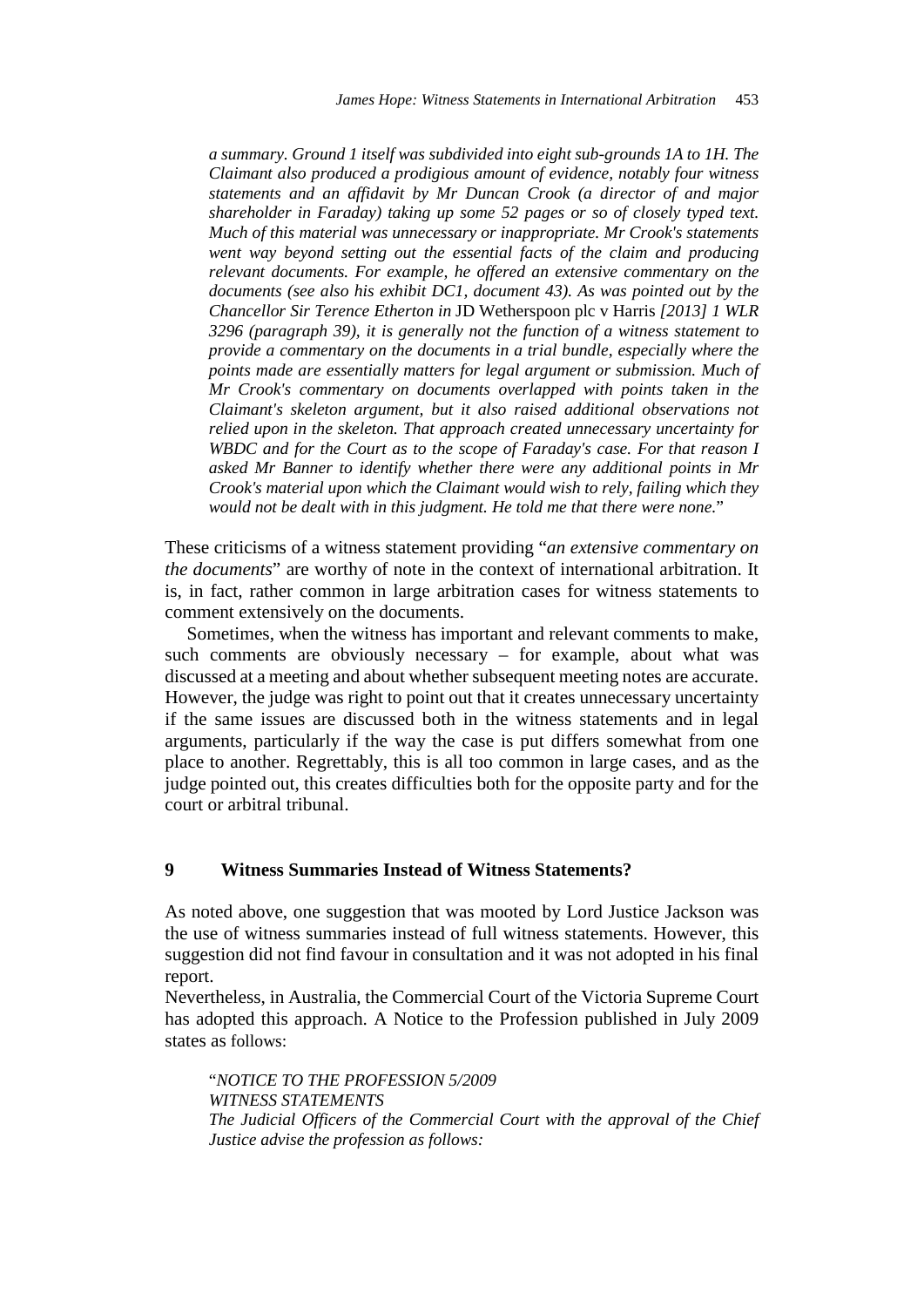*1. Witness statements will no longer be ordered as a matter of course for commercial cases in the Commercial Court.*

*2. Whether a direction is made for witness statements will depend upon the requirements of each case to ensure its fair, efficient and economical disposition. 3. Where witness statements are not ordered for some or all witnesses or where, if ordered, a witness will not provide a witness statement, the party proposing to call the witness will be required to file and serve a summary of the evidence to be given by the witness.* 

*4. A summary of evidence, where required, must clearly identify the topics in respect of which evidence will be given by the witness and the substance of the evidence.* 

*5. Where a witness will prove or refer to a document the witness statement or summary of evidence must identify each such document by description and discovery number, or page number in the court book. 6 July 2009.*"

This has also subsequently been expanded upon in the Supreme Court of Victoria Commercial Court Practice Note No 10 of 2011:

"*Witness Statements and Witness Outlines* 

*13.11 A party seeking to utilise a witness statement for the purpose of leading evidence in chief will be required to satisfy the List Judge that this course will better achieve the Court Objective than if evidence were to be given viva voce (orally) in the usual way. Generally, the use of a witness statement will not be appropriate where the evidence sought to be led concerns a significant contested issue of fact where the recollection of the witness with respect to that issue is in question; and the same applies where the credit of the witness is in question. In any event these are matters going to the discretion of the List Judge in the particular circumstances. The List Judge may order that witness statements be provided by only some of the witnesses to be relied upon in a proceeding and, additionally, may order that only part of the evidence in chief of a witness be provided by way of witness statement.* 

*13.12 Where a witness has not been permitted to provide evidence in chief by witness statement, in whole or in part, the List Judge may order the provision of a brief written outline of the evidence that witness will give ("a witness outline"), to the extent that it has not been permitted by witness statement.* 

*13.13 A witness outline must clearly identify the topics in respect of which evidence will be given and the substance of that evidence. A witness outline must be directed only to matters in issue.* 

*13.14 Where a witness outline is ordered the List Judge may also order that no party may use any part of the contents of that document for the purpose of cross examination of the person providing the witness outline or any other person unless leave is granted by the List Judge. Nevertheless, this does not prevent a person cross examining any such person in relation to any act, fact, matter or thing referred to in the witness outline.* 

*13.15 Any witness outlines should also be provided to the parties and to the List Judge in electronic format.*

*13.16 A witness statement is in written form the evidence that a witness would otherwise give orally and, subject to any contrary order, will when adopted stand as the evidence in chief of the witness. A witness statement and a witness outline (in the latter case allowing for its brevity and purpose, which is to outline evidence which a witness is expected to give to avoid another party being unfairly*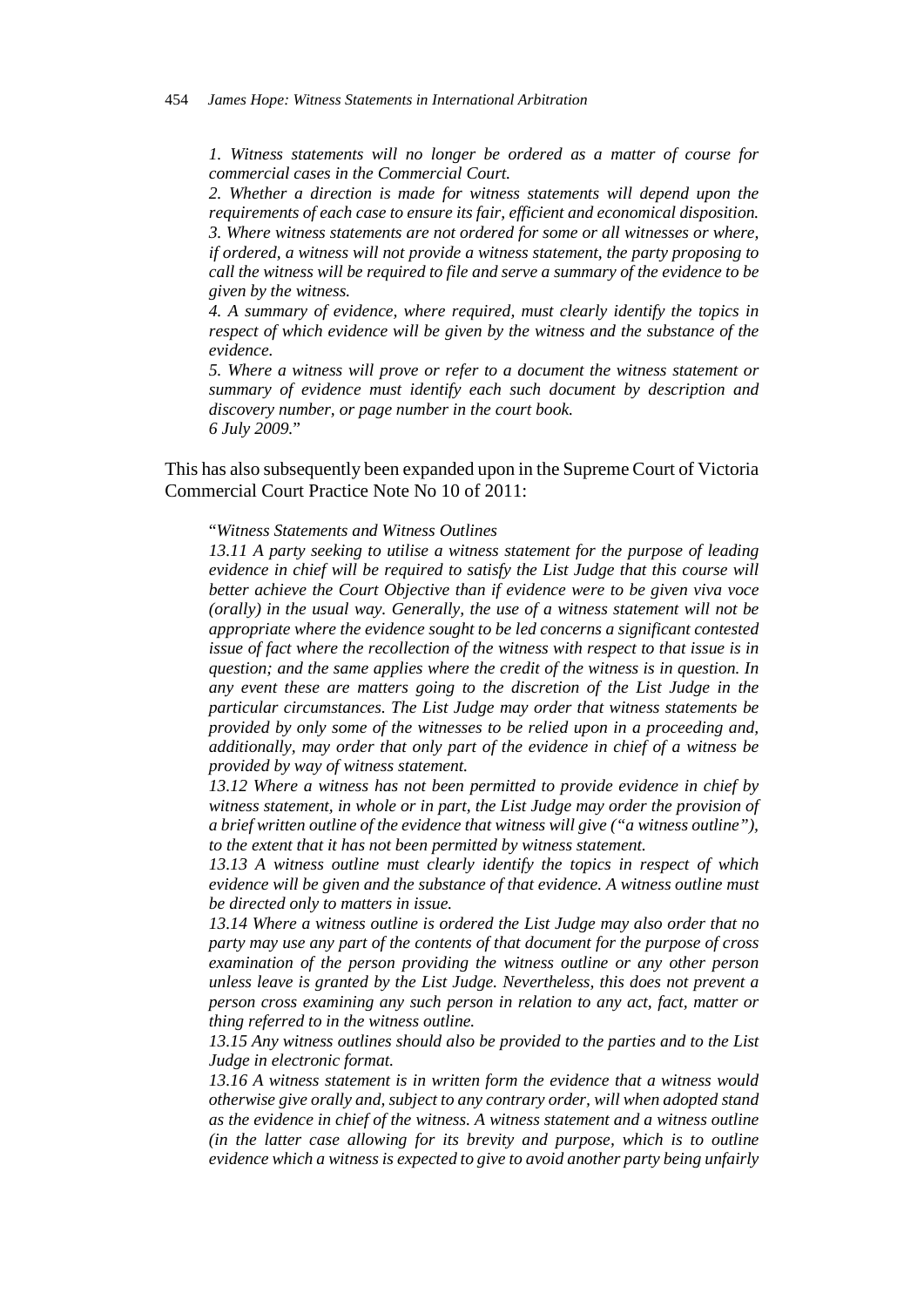*surprised) should be in a form which would satisfy the evidentiary requirements for the oral evidence of the witness.*

*13.17 Practitioners who draft witness statements or witness outlines (allowing for their brevity and purpose) should bear in mind that a witness statement or witness outline that is not written in the witness's own words is unlikely to assist either the Commercial Court or the witness.*

*13.18 Witness statements should comply with the following requirements:*

*13.18.1 each witness statement must be in admissible form, in accordance with the rules of evidence, including the rules with respect to hearsay evidence, in accordance with the Evidence Act 2008 (Vic);* 

*13.18.2 each witness statement before it is filed or served must include at the end of the statement the following verification:* 

*'I verify that I have read the contents of this my witness statement and the documents referred to in it and that I am satisfied that this is the evidence in chief which I wish to give at the trial of the proceeding.';* 

*13.18.3 each witness statement must be directed only to matters in issue; and 13.18.4 copies of witness statements, as tendered, should also be provided to the* 

*parties and to the List Judge in electronic format.*

*13.19 A party will be taken to have waived, for the purpose of the proceeding, legal professional privilege to the content of a witness statement or witness outline which has been served in that proceeding. Legal professional privilege attaching to the content of an unserved draft witness statement, including an expert's witness statement, or witness outline is not taken to be waived merely by the filing and service of the final form of such witness statement or witness outline.* 

*13.20 Subject to paragraph 13.13, a party may refer to or use the contents of a witness statement (or witness outline) served by another party before it is adopted by the intended witness and put into evidence (or the witness providing the witness outline gives evidence), for the purposes of the proceeding; for example, for the preparation of the case to be answered, in opening submissions and in adducing evidence from a witness.* 

*13.21 A party receiving a witness statement or witness outline is taken to have done so subject to an implied undertaking to the Court that the witness statement and its contents will not be used for any purpose other than for the legitimate purposes of the proceeding.*

*13.22 Where a witness will prove or refer to a document, the witness statement or witness outline must, if the provision of a Court Book has been ordered, identify each such document by description and either by page number in the Court Book or, if the Court Book has not been prepared by the time of service of the witness statement or witness outline or no Court Book has been ordered, by discovery number. It would not, however, be expected that a witness outline would usually make extensive references to documents.* 

*13.23 Where an order for witness statements or witness outlines is made, a party may not without leave adduce from the witness evidence in chief other than evidence included in the witness statement of that witness or, where the witness will not provide a witness statement, the evidence referred to in a witness outline to be given by the witness.*"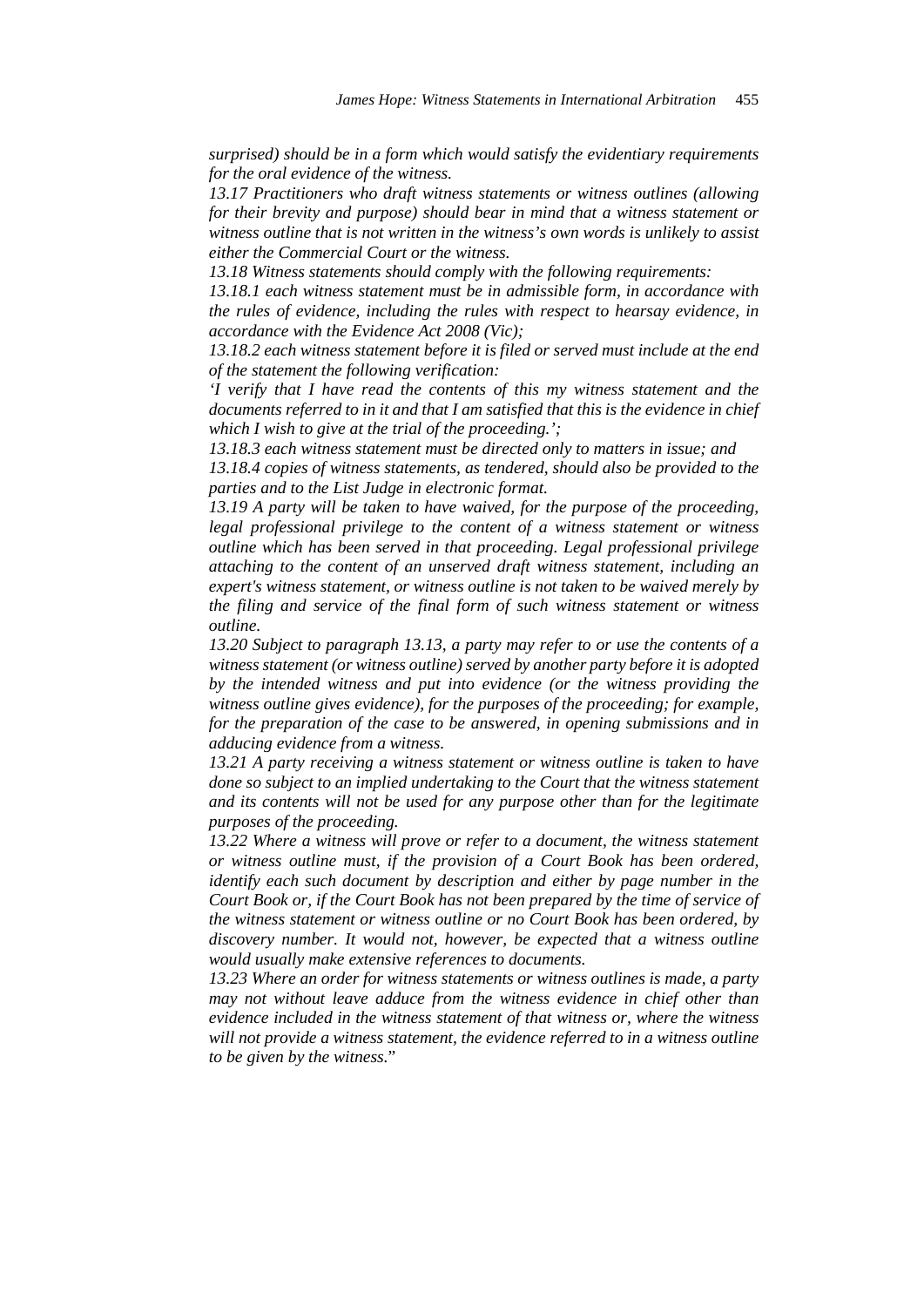## **10 Lessons for International Arbitration**

As can be seen from the various references provided in this article, there has been much criticism and comment on the subject of witness statements in the English courts, and elsewhere, in recent years. Yet, such voices are strangely silent in the world of international arbitration.

Many of the comments referred to above regarding the prolixity of witness statements in larger cases apply just as much in international arbitration as they do in litigation. Calls are regularly made to save time and costs in arbitration. For example, the ICC Arbitration Commission has published two reports, in 2007 and 2014, on Techniques for Controlling Time and Costs in Arbitration. Yet, there is little here on the subject of witness statements. The two recommendations that are made are as follows:

"*Witness statements* 

*60 Limiting the number of witnesses*

*Every witness adds to the costs, both when a witness statement is prepared and considered and when the witness attends to give oral evidence. Costs can be saved by limiting the number of witnesses to those whose evidence is required on key issues. The arbitral tribunal may assist in identifying those issues on which witness evidence is required and focusing the evidence from witnesses on those*  issues. This whole process will be facilitated if the parties can reach agreement *on non-controversial facts that do not need to be addressed by witness evidence. 61 Minimizing the number of rounds of witness statements*

*If there are to be witness statements, consider the timing for the exchange of such statements so as to minimize the number of rounds of statements that are required. For example, consider whether it is preferable for witness statements to be exchanged after all documents on which the parties wish to rely have been produced, so that the witnesses can comment on those documents in a single statement.*"

In light of the criticisms that have appeared in England regarding witness statements, I suggest that a wider debate is required regarding best practices in the preparation of witness statements in international arbitration.

Meanwhile, and in order to encourage such a debate, here are some suggestions, all taken from the various proposals referred to above:

- 1. Disproportionate drafting of witness statements should be penalised by means of costs orders.
- 2. Witness statements should be, so far as possible, in the witness's own words.
- 3. Witness statements should be confined to the factual evidence which the witness would be able to give orally.
- 4. Witness statements should not include opinion evidence.
- 5. Witness statements should not discuss legal propositions.
- 6. Witness statements should not engage in legal argument.